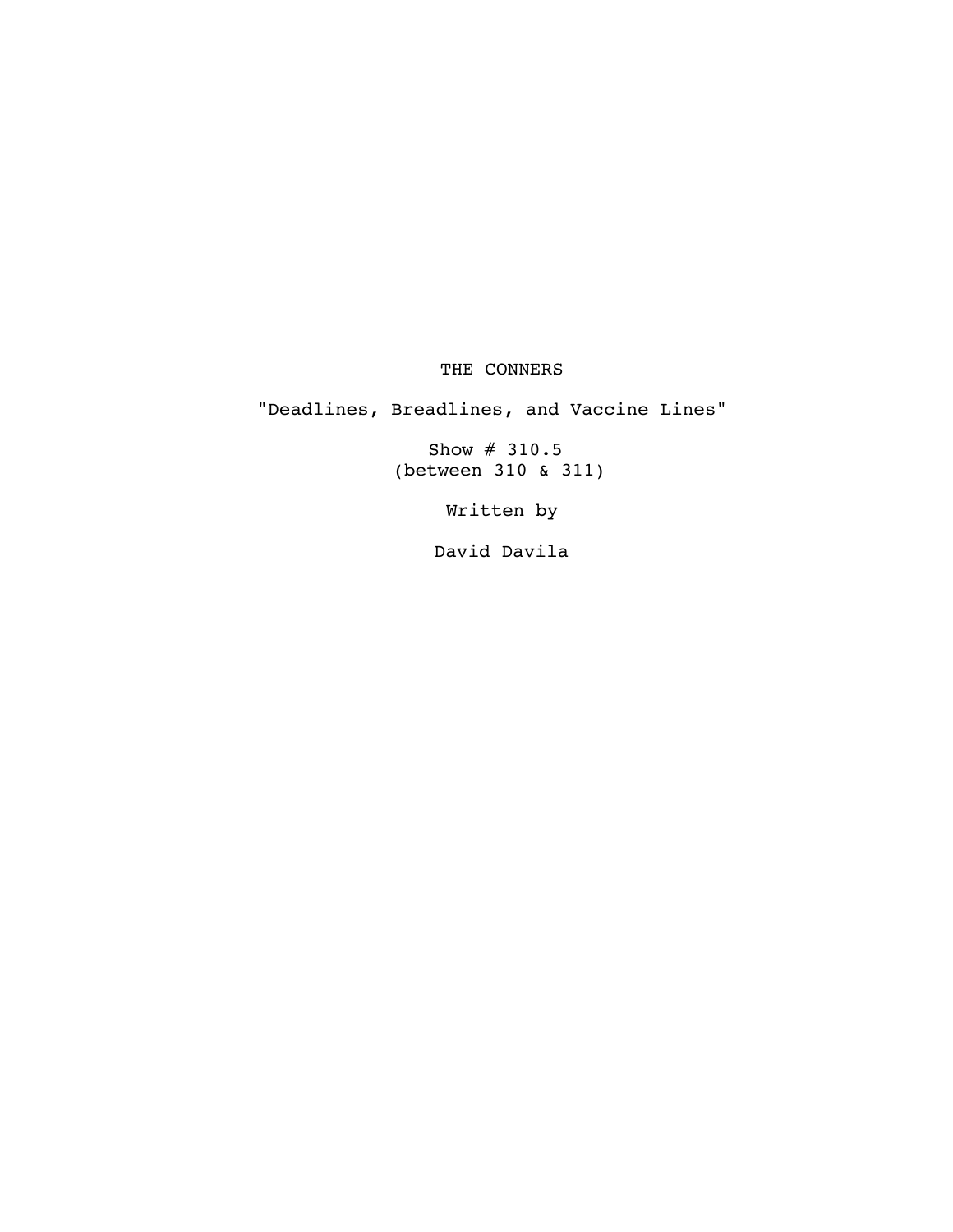#### PREVIOUSLY ON THE CONNERS

(This episode takes place between 310 and 311)

Due to his age, and rising expenses, Dan has had to put an end to his drywall business and is currently unemployed. This has been expounded by the fact that he is behind on his mortgage and has started charging his family rent. Meanwhile, Darlene has been promoted to manager at the plastics plant, and after inheriting his father's hardware store, Ben has moved in to save money. Mark has been studying endlessly to try to get ahead in classes and Mary has moved in while her mother is deployed.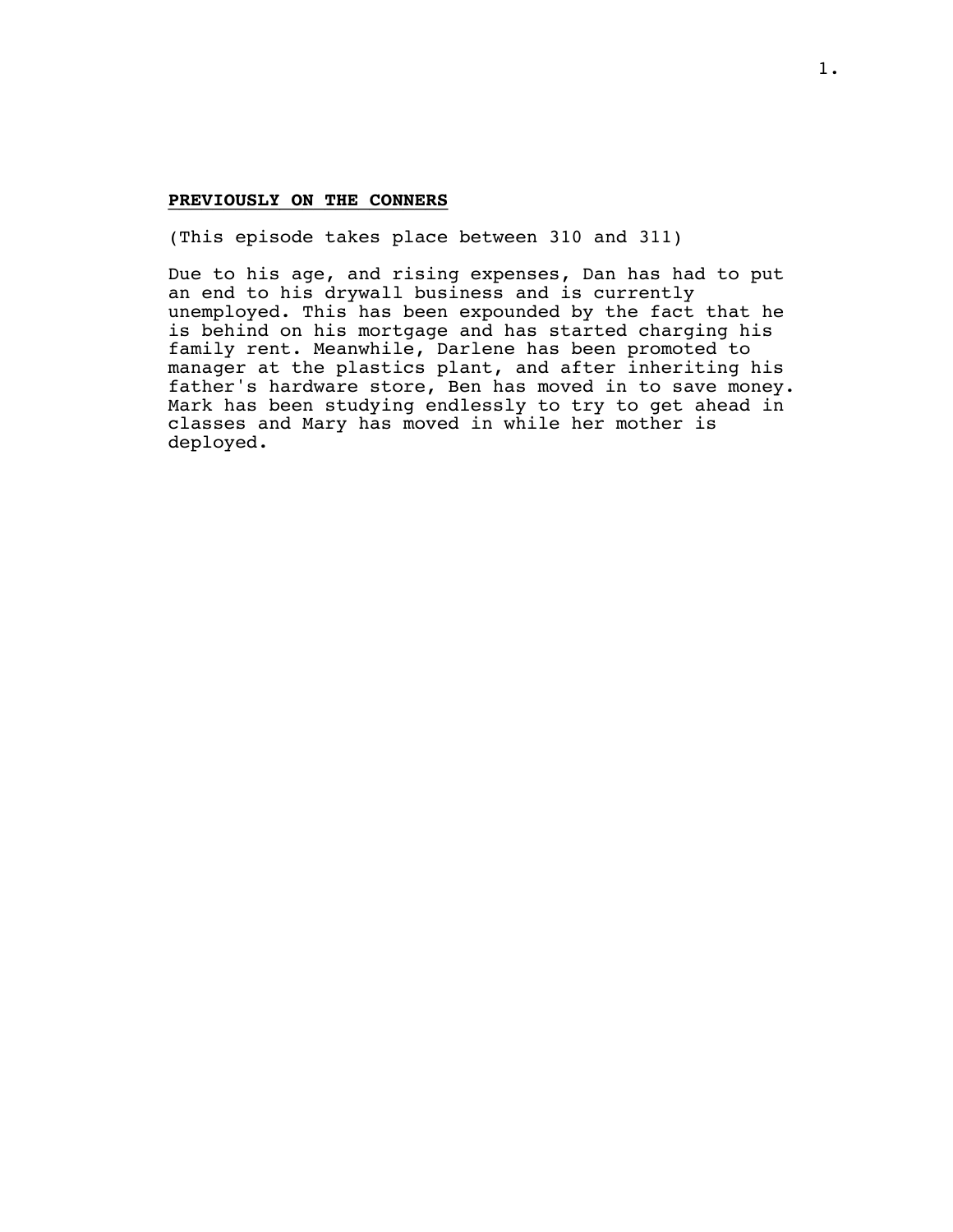#### **COLD OPEN** \_\_\_\_\_\_\_\_\_

INT. KITCHEN - FRIDAY NIGHT (DAY 1) (Mark, Harris, Becky, Darlene)

(MARK WORKS ON THEIR HOMEWORK AS HARRIS STANDS BY THE MICROWAVE IMPATIENTLY, PHONE IN HAND.)

> MARK Staring at the microwave doesn't make

it cook any faster.

HARRIS That's never been proven.

MARK Neither have the effects of microwaves

on stupidity.

SFX: THE MICROWAVE DINGS

Un f(Calling off) Aunt Becky your Hot C C Ft HARRIS (CONT'D) (Calling off) Aunt Becky your Hot

Pocket is ready!

(BECKY ENTERS LOOKING EXHAUSTED.)

**BECKY** 

Can you not yell? I just got Beverly

Rose to sleep.

HARRIS Can you not take all day? The wifi

doesn't work when I'm standing by the

microwave.

**BECKY** There's a life hack for that...

BECKY (CONT'D) stick your head inside of it.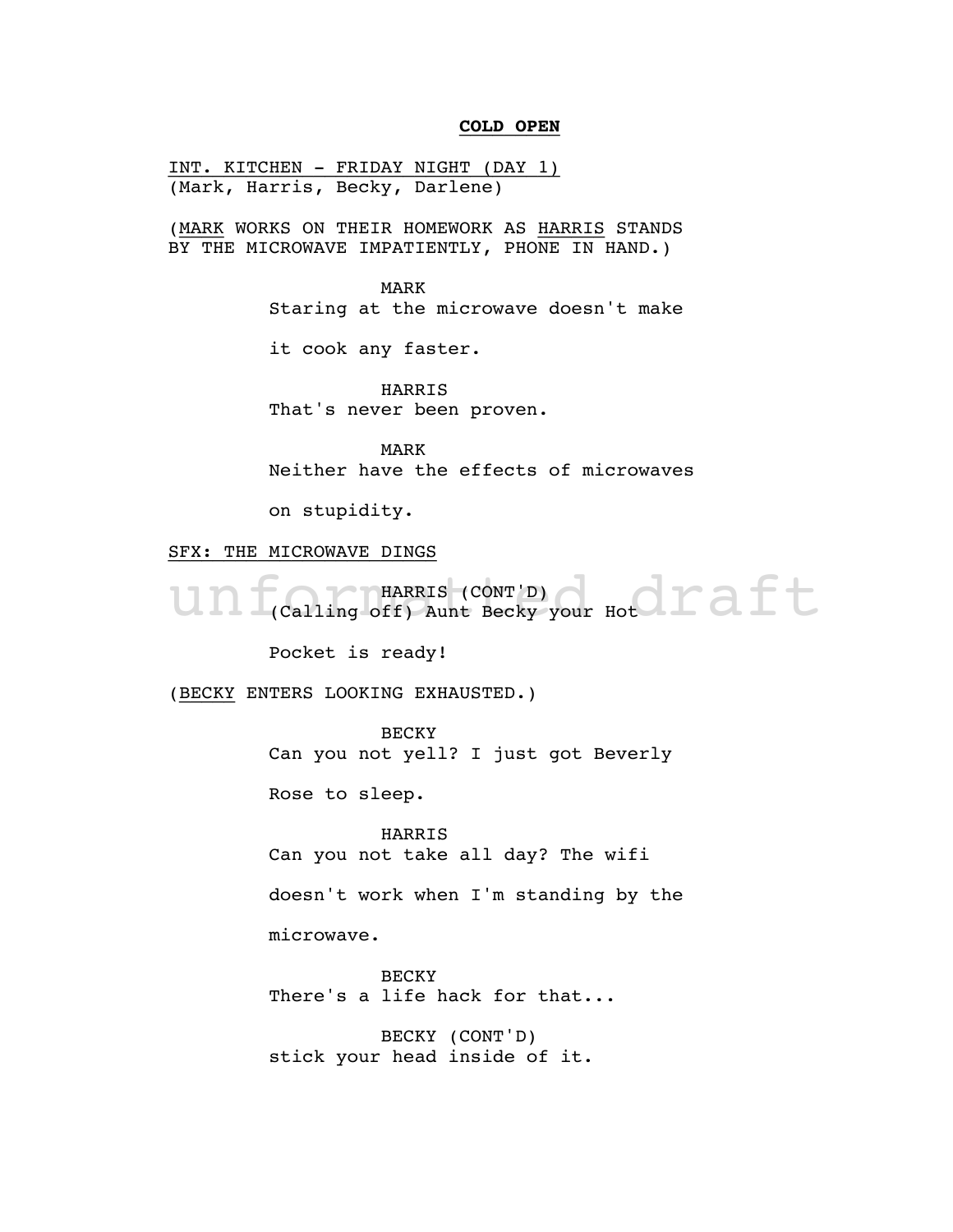(BECKY TAKES HER HOT POCKET OUT OF THE MICROWAVE, AS HARRIS PUTS HERS IN, PRESSING THE START BUTTON AND WATCHING IT SPIN LIKE A LION STALKING ITS PREY.)

HARRIS

You know, hot pockets might just be

the greatest culinary invention of the

Italians.

**BECKY** Is that a joke? Because breadsticks

exist.

MARK Aunt Becky you've been home for hours,

when is my Mom getting here?

BECKY

ted draft She didn't call?

MARK

No.

BECKY Well, we're pretty short staffed at the plant. Managers have to stay and make-up for all the lost productivity.

HARRIS Your constant tardiness is finally

paying off.

BECKY My goal is to slowly steal time-off by being a few minutes late each day 'til it adds up to an entire week's pay.

HARRIS Way to stick it to capitalism Aunt

Becky.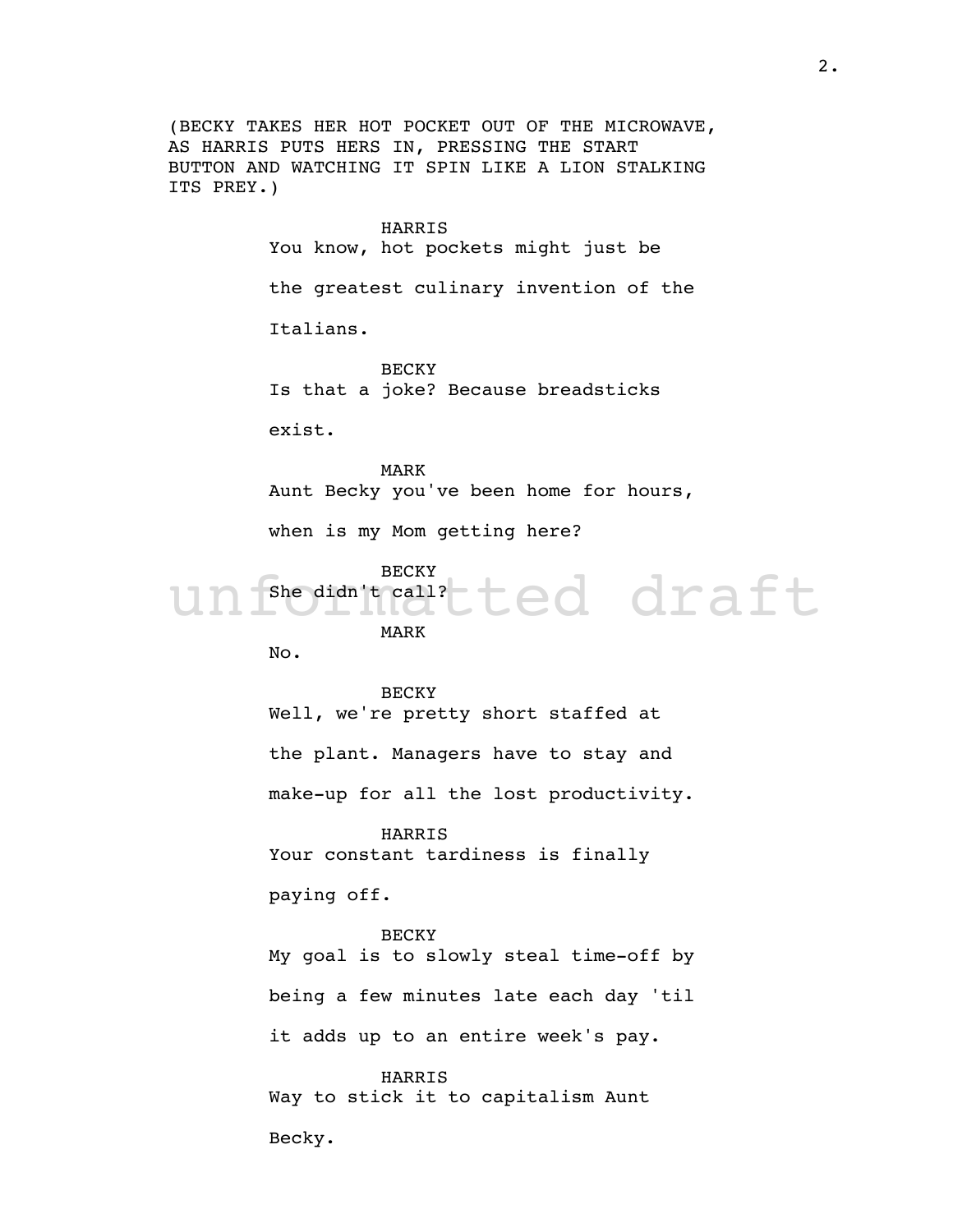#### MARK

She promised she was going to help me with my Pre-AP English essay. It's due Monday, and I've gotta make at least a 3 in order to qualify.

**BECKY** A three? Sheesh, when I was in school we had to make at least 70. Three

sounds like a cake walk.

HARRIS Please tell me that's not a sex thing.

BECKY Google it and find out.

(HARRIS GIVES BECKY AN "I DO NOT TRUST YOU" LOOK<br>AS <u>DARLENE</u> ENTERS THROUGH THE BACK.) (HARRIS GIVES BECKY AN "I DO NOT TRUST YOU" LOOK AS DARLENE ENTERS THROUGH THE BACK.)

DARLENE You guys are eating Italian without

me?

MARK Mom! Where've you been?

DARLENE I know, I know, I'm sorry. It's a

train wreck down there. Which reminds

me, you haven't visited your Dad in a

few weeks.

**BECKY** Did they really keep you this late?

DARLENE Lupita in accounts receivable tested positive and now everyone who came in contact with her has to stay home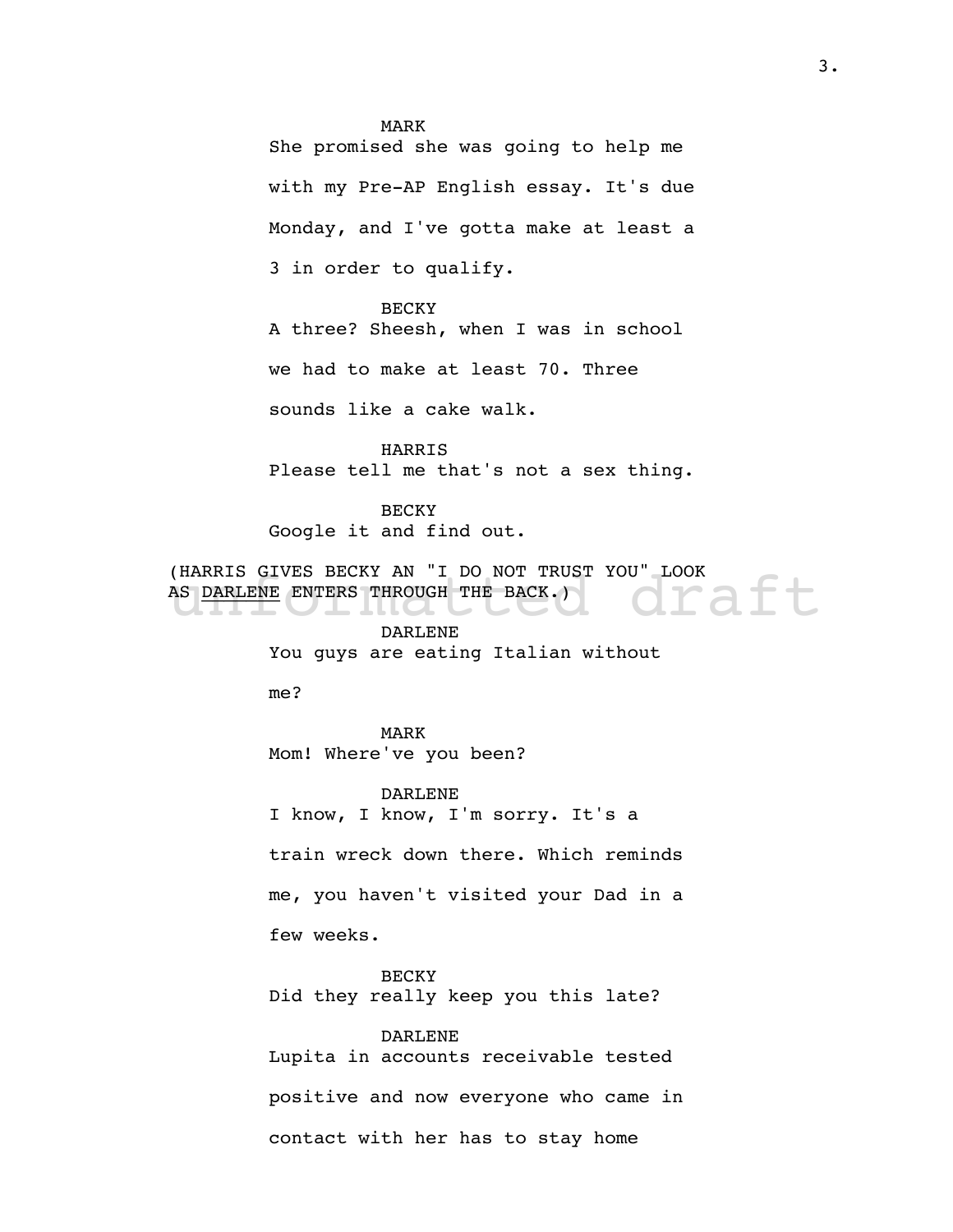until their tests results come back.

BECKY Not Lupita! She makes the best

breakfast tacos!

DARLENE She shares those with you!?

BECKY I'm sure she'd share them with you too

if you weren't so unlikeable.

MARK Aunt Becky!

**BECKY** Don't worry, I haven't had her tacos

BECKY (CONT'D)

in weeks.

UN WEEKS.<br>(HARRIS READS ON HER PHONE.) COOK OF A Ft

HARRIS

Wait, so people would walk in a circle

to win actual cakes? That is so

disappointing.

MARK But you're still okay right?

DARLENE

Unfortunately. When the pawns are all

out of the game, someone's gotta cover

the king.

HARRIS Are you supposed to be the Queen in

this chess metaphor?

**BECKY** Nah, she's the one that looks like a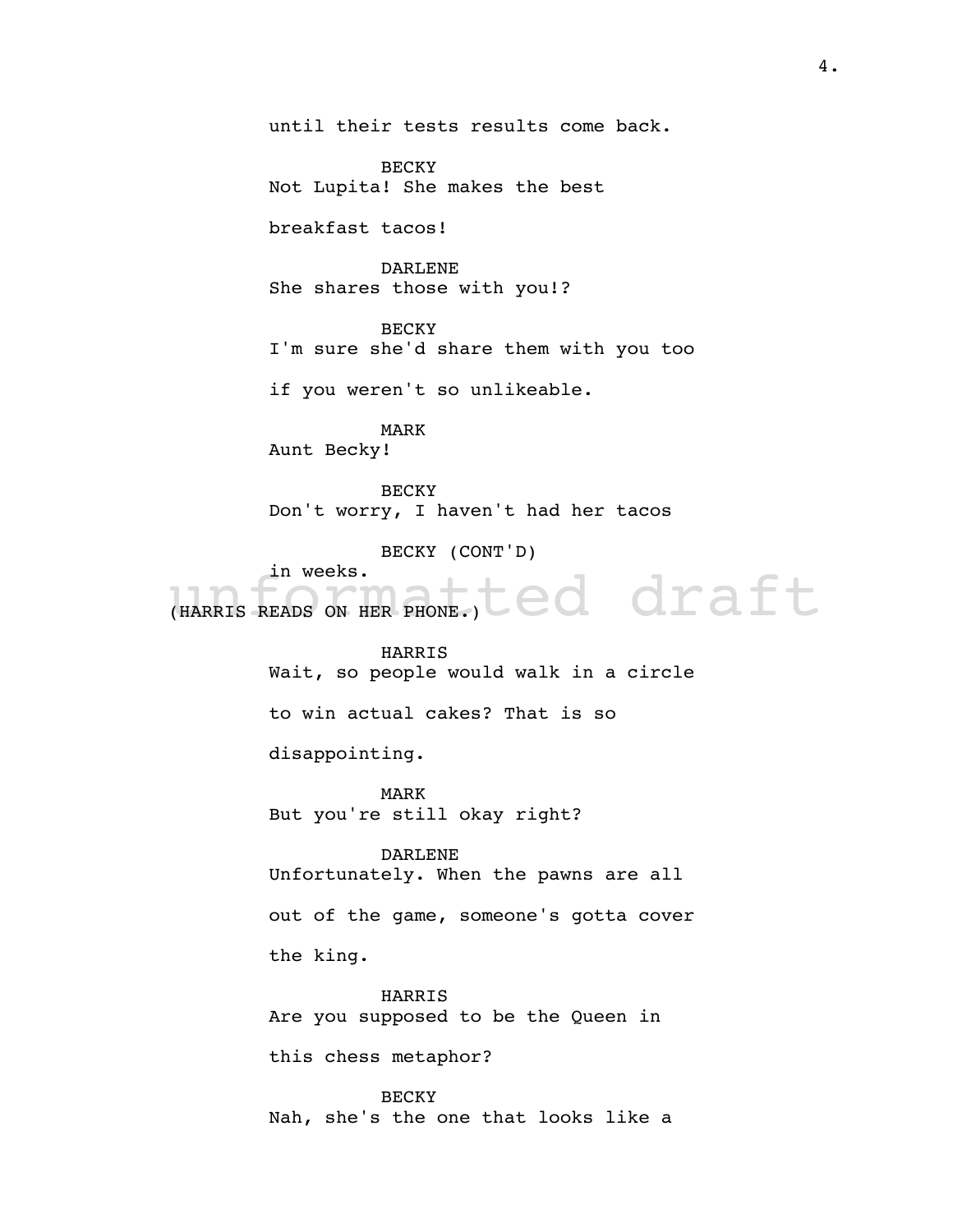horse.

DARLENE E-mail your essay and I promise I'll

take a look.

MARK

Fine.

BECKY Parenting by email. By the time

BECKY (CONT'D) Beverly Rose is a teenager, I'll be

able to swipe right on her homework.

DARLENE I'm supposed to tell you that we're offering overtime if you want it.

unformatted draft BECKY I'll consider it.

> MARK No! This is terrible! It's only a matter of time until you all bring this home to Grandpa.

(MARK GRABS THEIR THINGS AND STORMS OFF)

DARLENE We really need to get vaccinated.

People are letting their guards down.

(SILENCE, THEY ALL CONTEMPLATE DEEPLY.)

**BECKY** You know, it's true... Hot Pockets are superior to breadsticks.

SFX: THE MICROWAVE DINGS

DISSOLVE TO: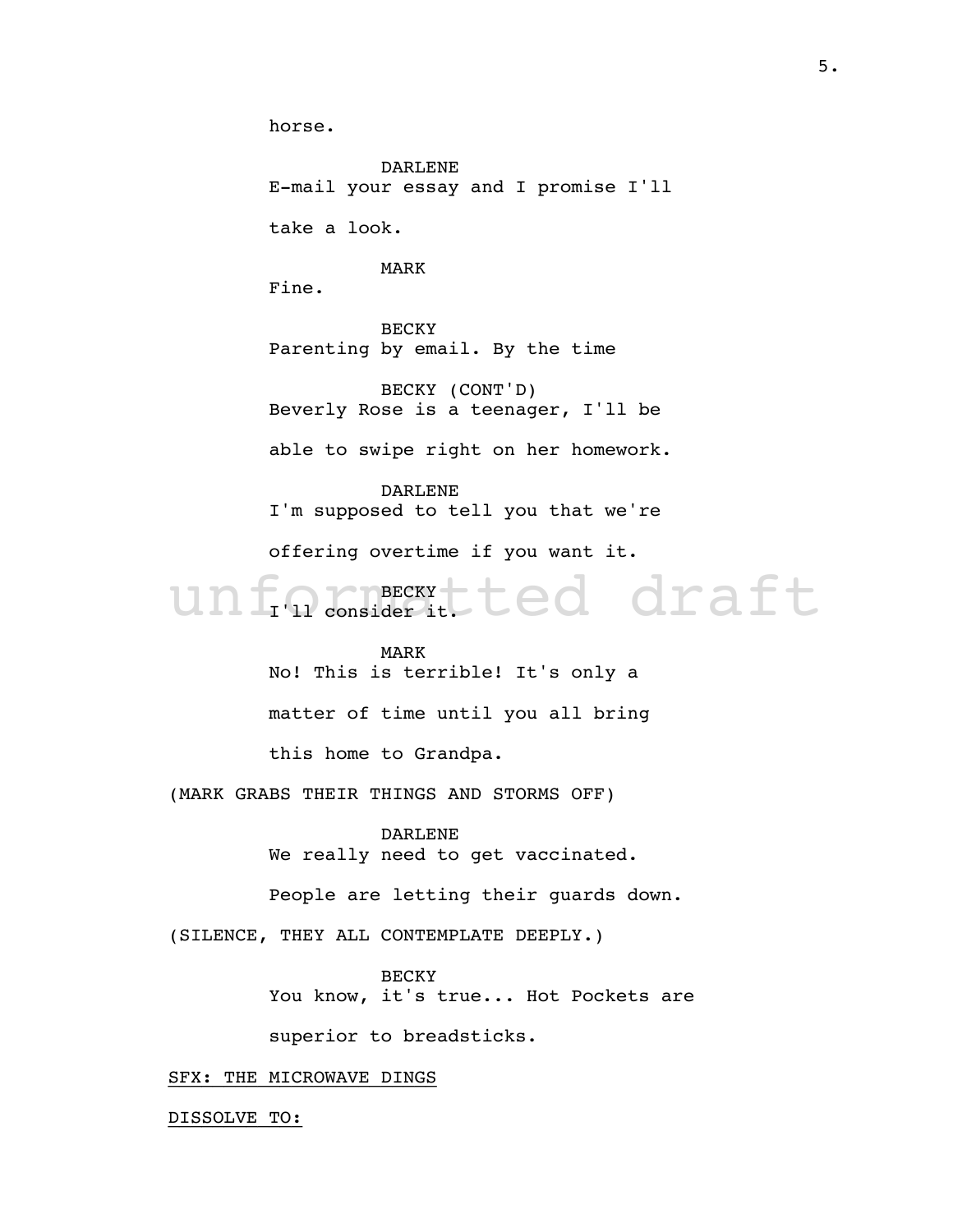OPENING TITLES

# unformatted draft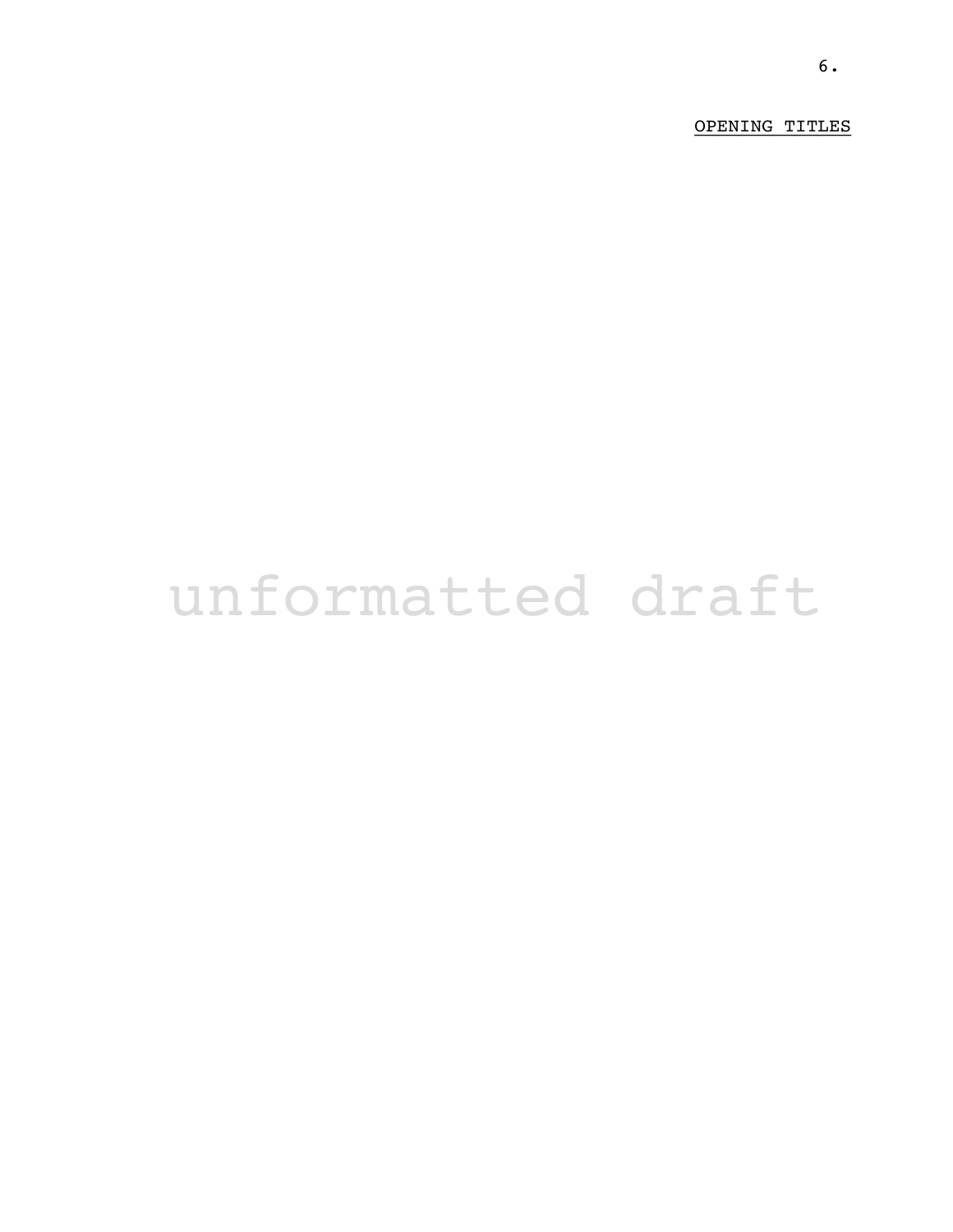ACT I

Scene 1

INT. KITCHEN / LIVING ROOM - SATURDAY MORNING (DAY 2) (Dan, Jackie, Ben, Mary)

(DAN IS SCOURING THE FRIDGE FOR SOMETHING TO EAT. HE ISN'T HAVING MUCH LUCK. JACKIE ENTERS.)

> JACKIE Well, I found 'em.

DAN Found what?

JACKIE My glittery gold platform shoes.

DAN Oh Jackie, I hate to deliver the bad

news but... Disco died.

raft **JACKIE** It lives in our hearts, and in these

shoes! Oh boy do these take me back.

(DAN SITS DOWN IN A CHAIR AND OBSERVES JACKIE SCIENTIFICALLY. JACKIE IS CONFUSED.)

> JACKIE (CONT.) What are you doing?

DAN Waiting to see if they'll take you

back. I wonder how much store credit

we could get for you.

JACKIE I might have some mileage on me but

I'm dependable.

DAN And she comes with her original parts.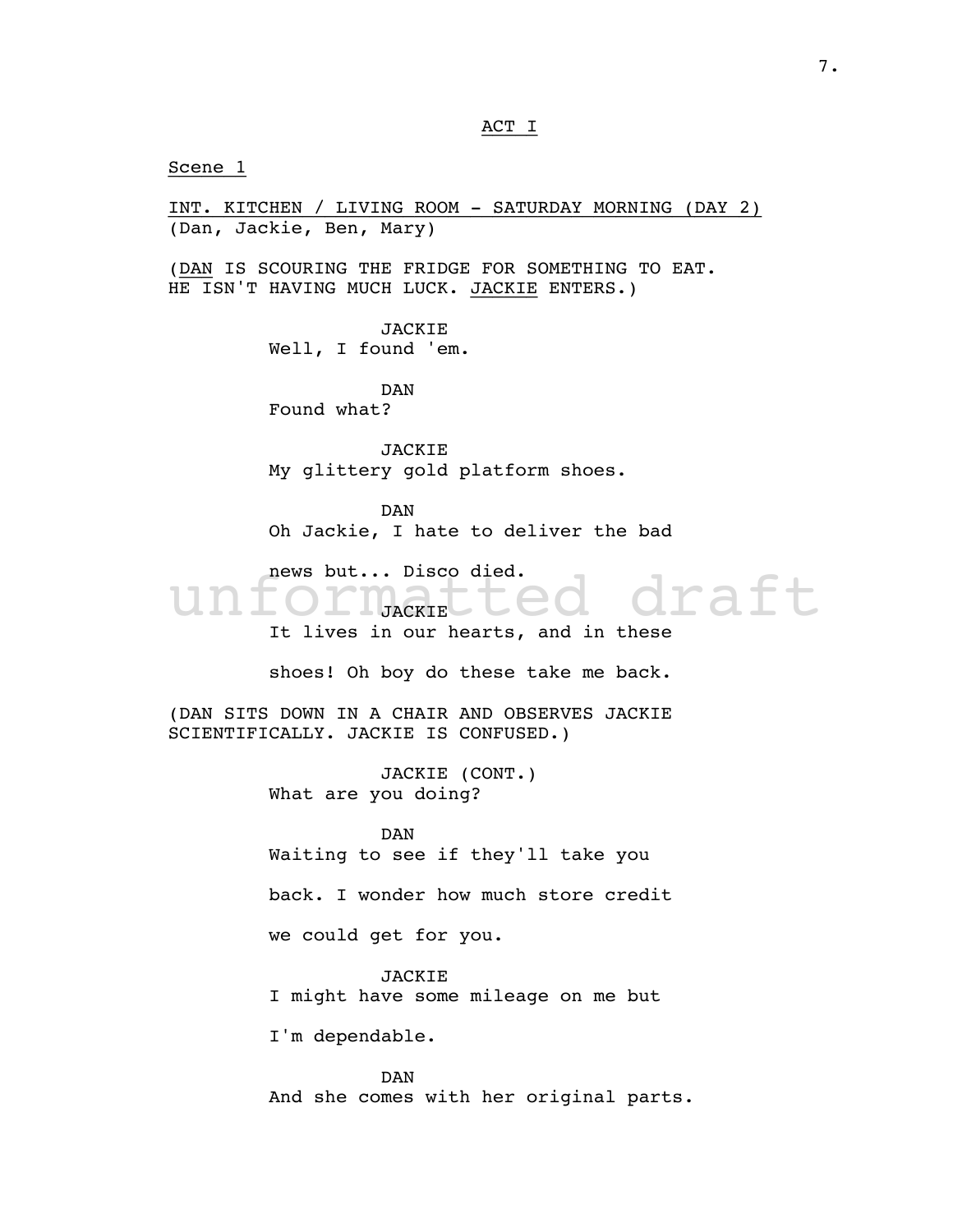JACKIE They're for Mary, I'm helping her with her talent show audition. DAN Since when is street walking a talent? JACKIE It's the oldest talent in the world. DAN Explains why you're doing it. JACKIE Oh boy, when I wore these to the Safari Club there wasn't a man in the room who could take his eyes off me. DAN

draft Ironically, that's the only thing they couldn't take off you.

#### JACKIE

And on the dance floor; you shoulda seen me doing the hustle! I was so light on my feet, they used to call me Helium Heels.

DAN Yeah, I don't think that's why they

called you helium heels.

(JACKIE THINKS ABOUT THIS A BIT TOO LONG. SHE'S SUDDENLY SHOCKED.)

> JACKIE Oh my God!

DAN Looking back at your life, it's pretty easy to see where things went wrong.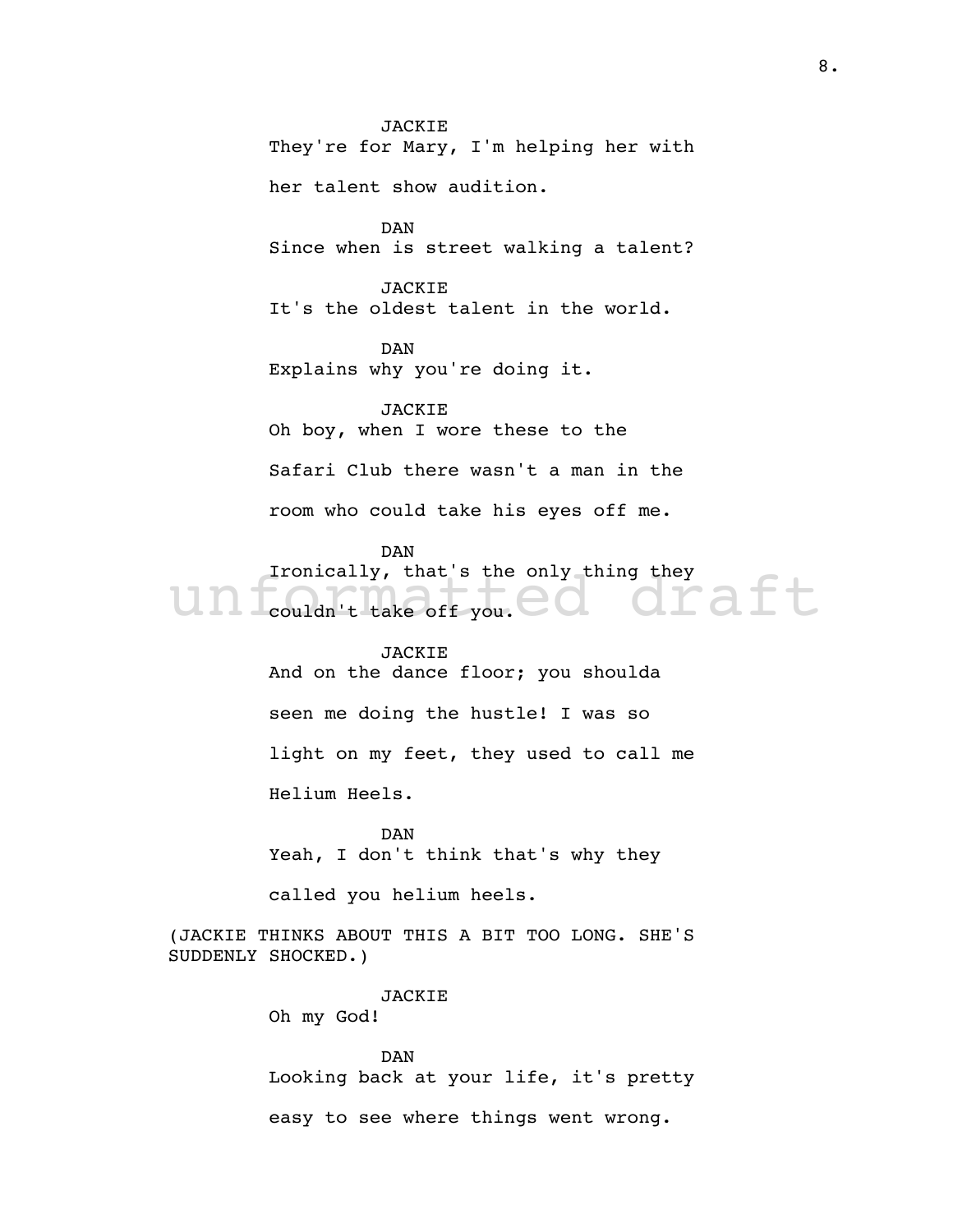(JACKIE CROSSES THROUGH THE LIVING ROOM TO CALL TO MARY, UPSTAIRS.)

> JACKIE Mary!!! I've got those shoes for you!!

SFX: HGTV HOME IMPROVEMENT SHOW ON TELEVISION

(BEN IS WATCHING TV AND SCRIBBLING NOTES PLETHORICALLY.)

> JACKIE (CONT'D) What are you watching?

BEN Oh hi, It's one of those Home Make-

Over shows. Since I'm taking over my

Dad's hardware store, I wanna make

sure we're carrying all the hip things

Un people need to remodel their houses. people need to remodel their houses.

JACKIE

Like hammers?

BEN

No, obviously not like hammers.

Like... fancy, cool, hammers.

**JACKIE** 

Gotcha.

(JACKIE CROSSES BACK TO THE KITCHEN, WHERE DAN IS ONCE AGAIN LOOKING THROUGH THE FRIDGE.)

> JACKIE (CONT'D) Did you lose something in there?

DAN Yep; my dignity. I'm just seeing what

we got to eat.

JACKIE Well there's always eggs.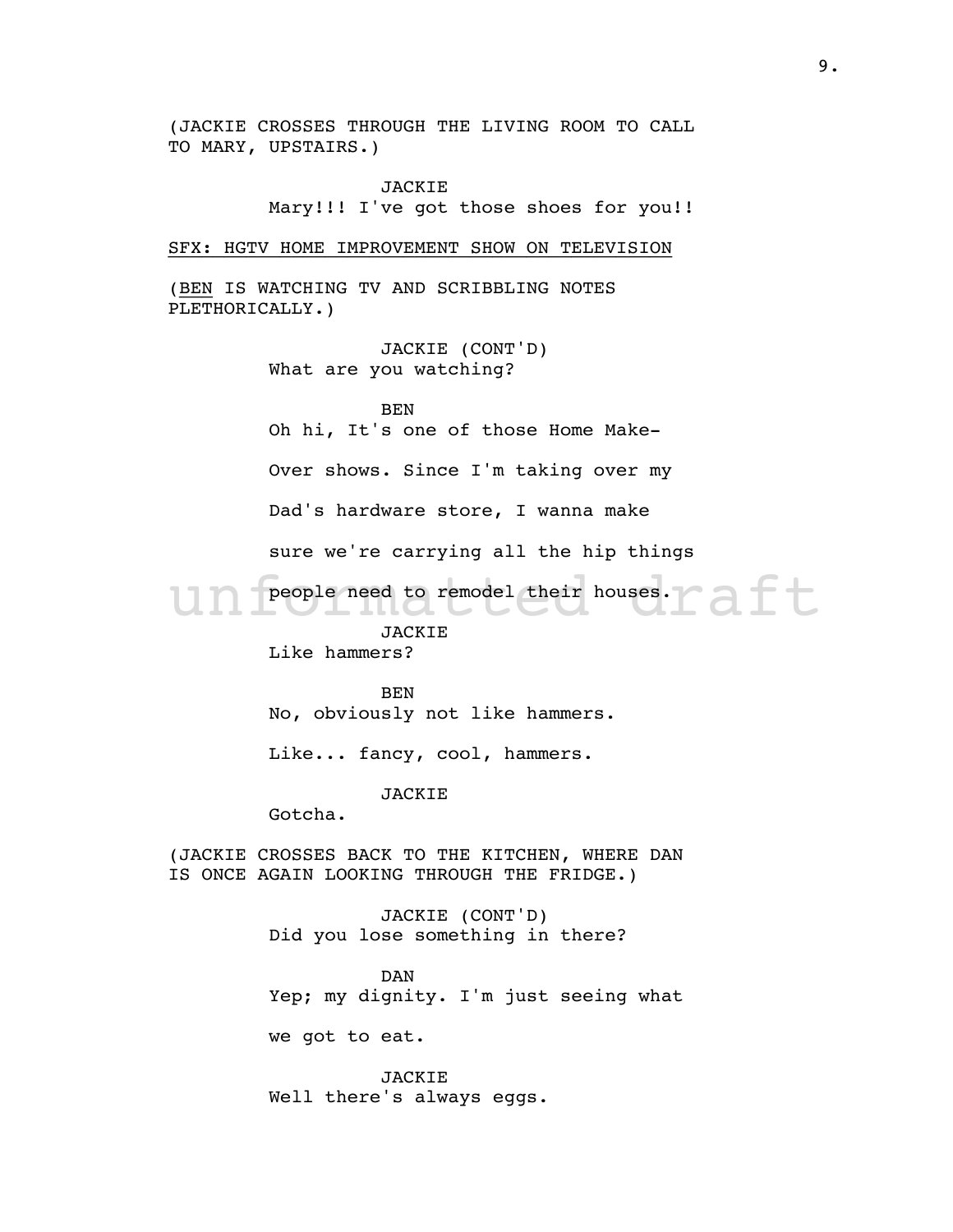unf<sub>um</sub>. Do you have any turkey? draft DAN Unless we have to eat the chickens. (MARY ENTERS AND RUSHES OVER TO THE SHOES.) MARY Wow! You never told me you used to be a drag queen! JACKIE And you never told me you wanted to die at such a young age. MARY Grandpa, if you're making a peanut butter sandwich can I have one too? DAN Hmmm... how about an egg sandwich? MARY Um. Do you have any turkey? DAN I've got eggs. MARY How 'bout grilled cheese? DAN How 'bout eggs? MARY Egg salad with lettuce and tomato? (DAN LOOKS THROUGH THE FRIDGE AGAIN.) DAN Egg salad with... egg. MARY I guess so... JACKIE Why don't you take those up to your room and try em on.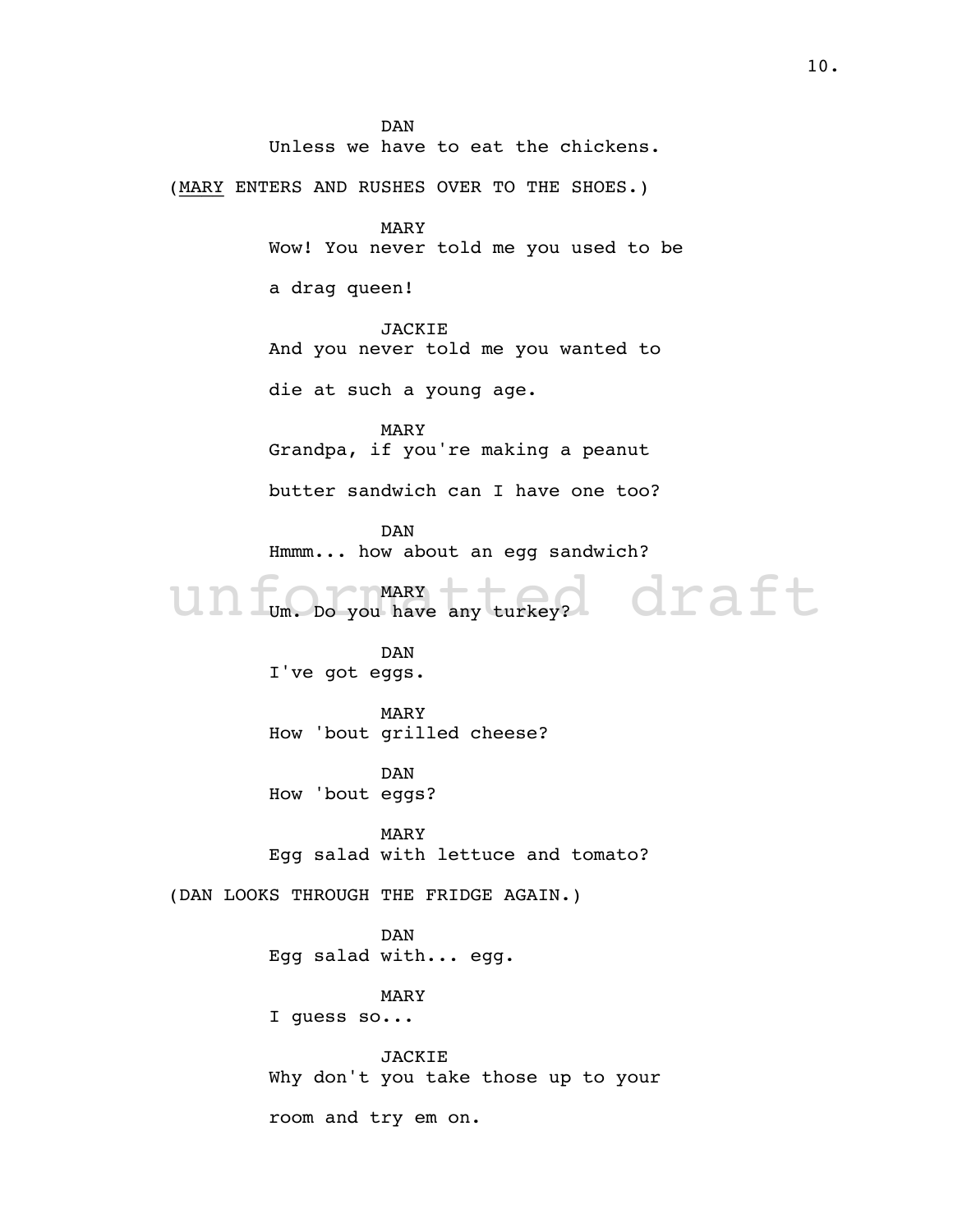MARY

Okay.

(MARY EXITS WITH SHOES. DAN TAKES OUT A BASKET OF EGGS AND STARTS BOILING WATER.)

JACKIE

Do you not have money for groceries?

DAN Okay, way to jump to conclusions.

JACKIE I thought the girls were helping out.

DAN We're doing just fine. I'm waiting for

a few of my last checks to come in.

JACKIE

If they come in at all. You didn't

Un finish the last two jobs you had. Taft finish the last two jobs you had.

DAN

Jackie-

#### JACKIE

If you need groceries, why don't you go down to the food pantry and grab a couple of bags. That's what it's their for.

DAN No way. In all our years, we've never had to go down to the food pantry and I'm not gonna start now.

**JACKIE** Don't be foolish Dan, you've donated plenty of food over the years, it's okay to take some back. This is a hard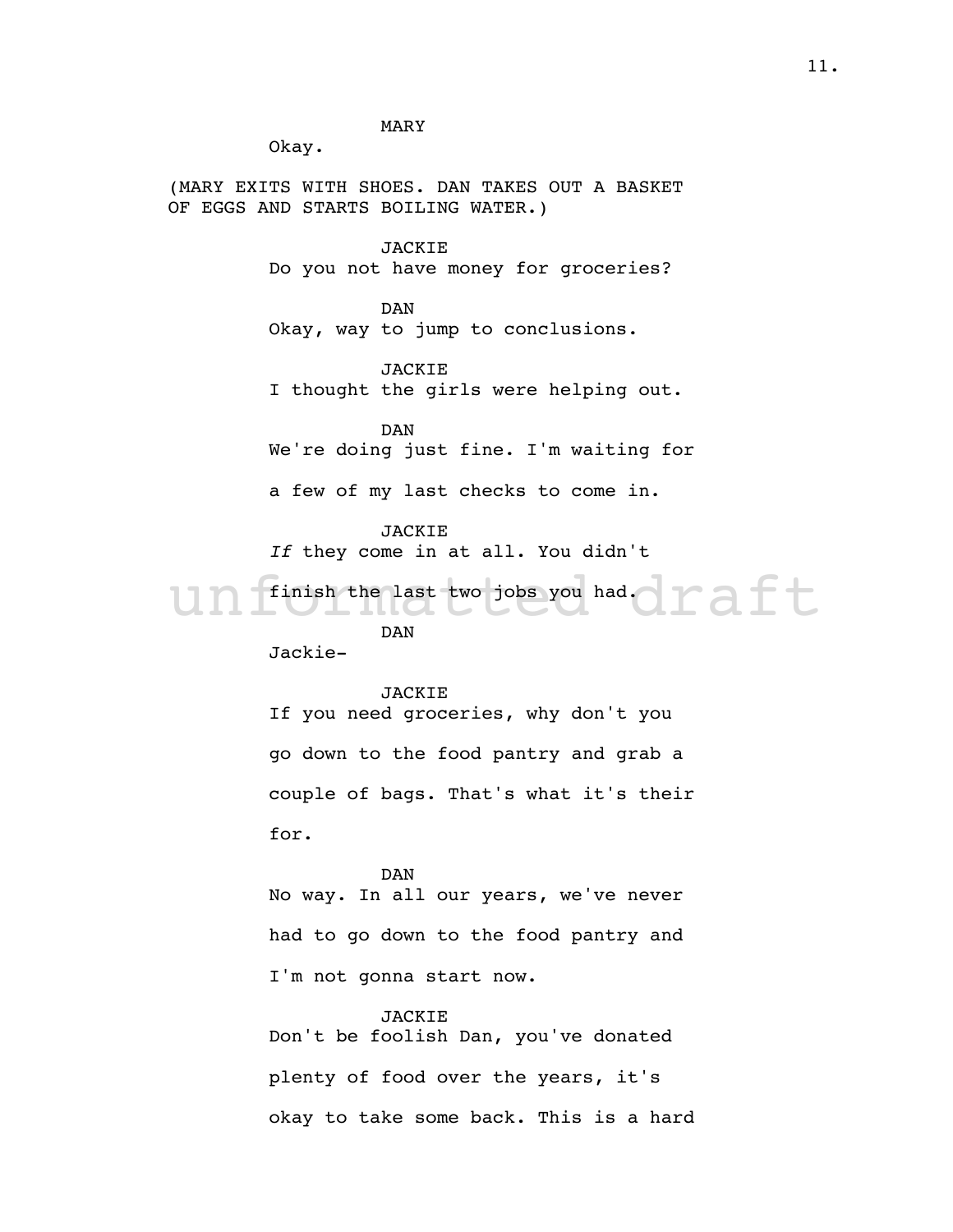l draft time for everyone! DAN We don't need a hand out. I'll have those checks soon and we'll be fine. JACKIE Okay, Mr. Too-Proud-To-Beg, enjoy your eggs. (JACKIE EXITS THROUGH THE LIVING ROOM AS DAN STARES INTO HIS POT OF WATER.) BEN (O.S.) Wow! Amazing. DAN What is?! BEN (O.S) This make-over! (DAN CROSSES TO THE LIVING ROOM.) SFX: HGTV HOME IMPROVEMENT SHOW ON TELEVISION DAN Is that a record shop? BEN It's their living room, but they built it around their old record player. Look at all those vinyls! DAN Yeah, meanwhile mine have been sitting in the back of the closet since 1985. BEN You've got old vinyls lying around? You should cash those in. People pay big money for vinyls.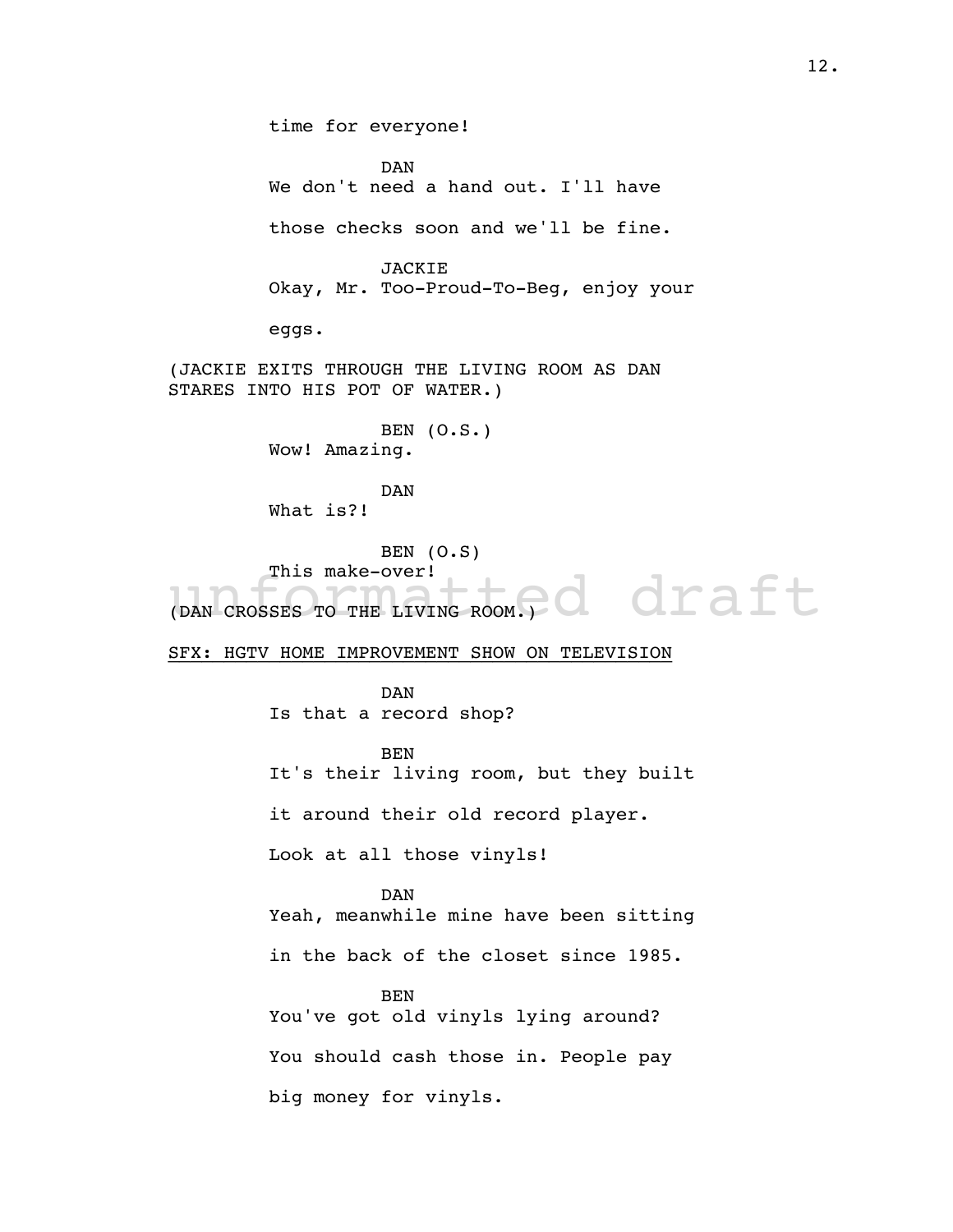DAN What? Nobody cares about old vinyls anymore, they have CDs and iPods. BEN No. Now that everything's on Spotify people want to collect the old physical copies they can hold in their hands. DAN

Really?

BEN Oh yeah. You should sell those.

(DAN CONSIDERS THIS, AS WE:)

iformatted draft CUT TO: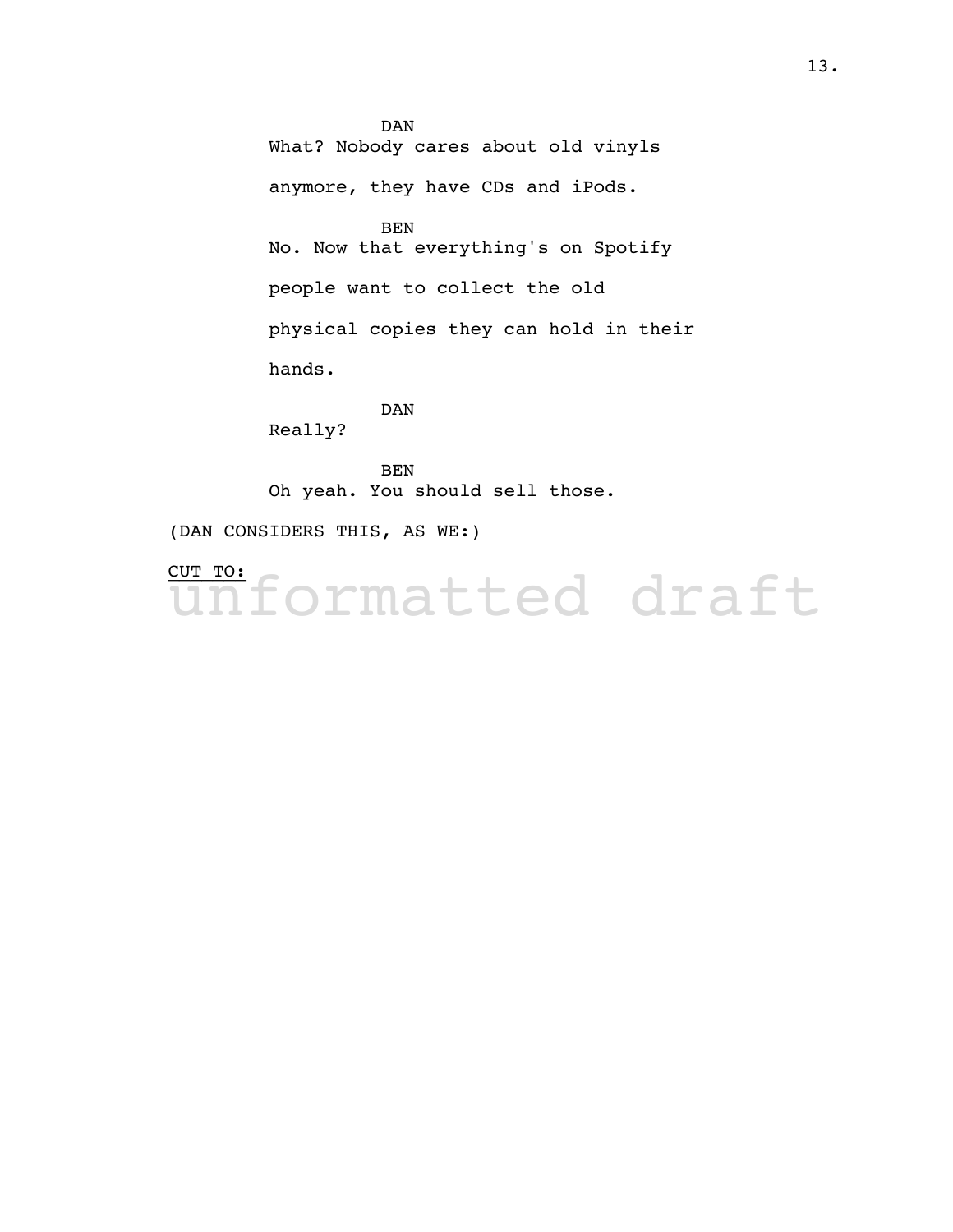#### ACT ONE

Scene 2

un fand fifty-nine times the charm. draft INT. KITCHEN - LATER THAT MORNING (DAY 2) (Darlene, Becky, Mary, Harris, Jackie, Dan, Ben) (DARLENE IS SITTING AT THE TABLE IN FRONT OF HER LAP TOP, CLICKING ENDLESSLY. BECKY SITS BESIDE HER LIKE A ZOMBIE. MARY IS DOING HER HOMEWORK.) DARLENE Ughgh! It keeps saying "refresh to see available appointments," but I've already refreshed it four-hundred and fifty-seven times! **BECKY** You know what they say, four-hundred and fifty-nine times the charm. MARY What happened to four-hundred and fifty-eight? **BECKY** Four-hundred and fifty-seven ate nine. MARY ... What? DARLENE We're never going to get vaccine appointments at this rate. **BECKY** Are you sure this is how we get a vaccine appointment? DARLENE The plant said we were eligible as essential workers so long as we go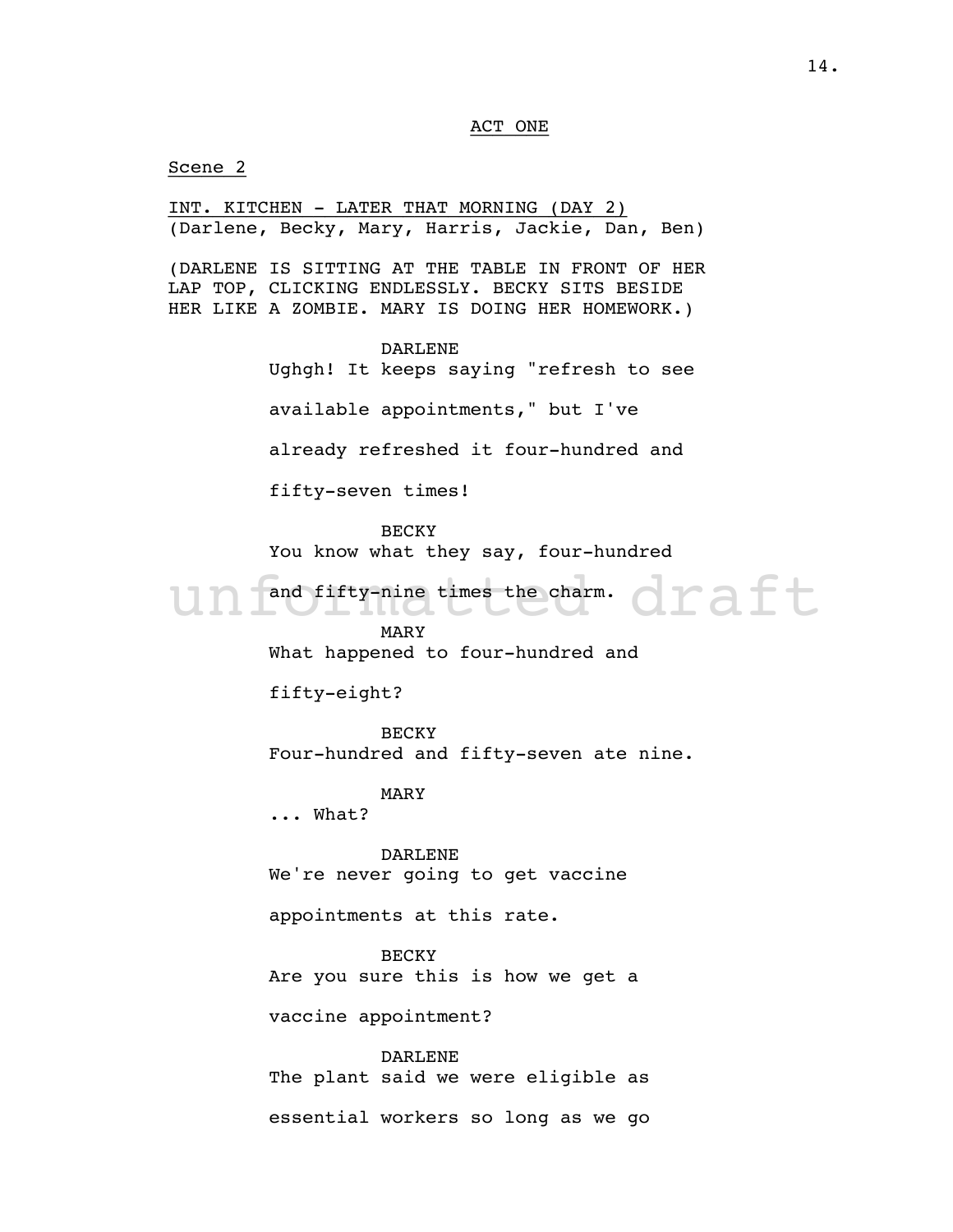through this portal.

BECKY We're doomed.

DARLENE

I know.

BECKY Refresh again.

DARLENE

Nothing.

BECKY

Again.

DARLENE

Nothing.

BECKY

Do it Again.

un food we got appointments! draft DARLENE Ooo! We got appointments!

#### BECKY

Really?!

DARLENE No, it's still nothing.

MARY Why don't you just go to the Frederick

Douglas Center?

DARLENE

Go where?

#### MARY

Shelly's mom got her's at the

Frederick Douglas Center. She said you

just walk up and wait a few hours.

BECKY

Really?!

(DARLENE GOOGLES IT.)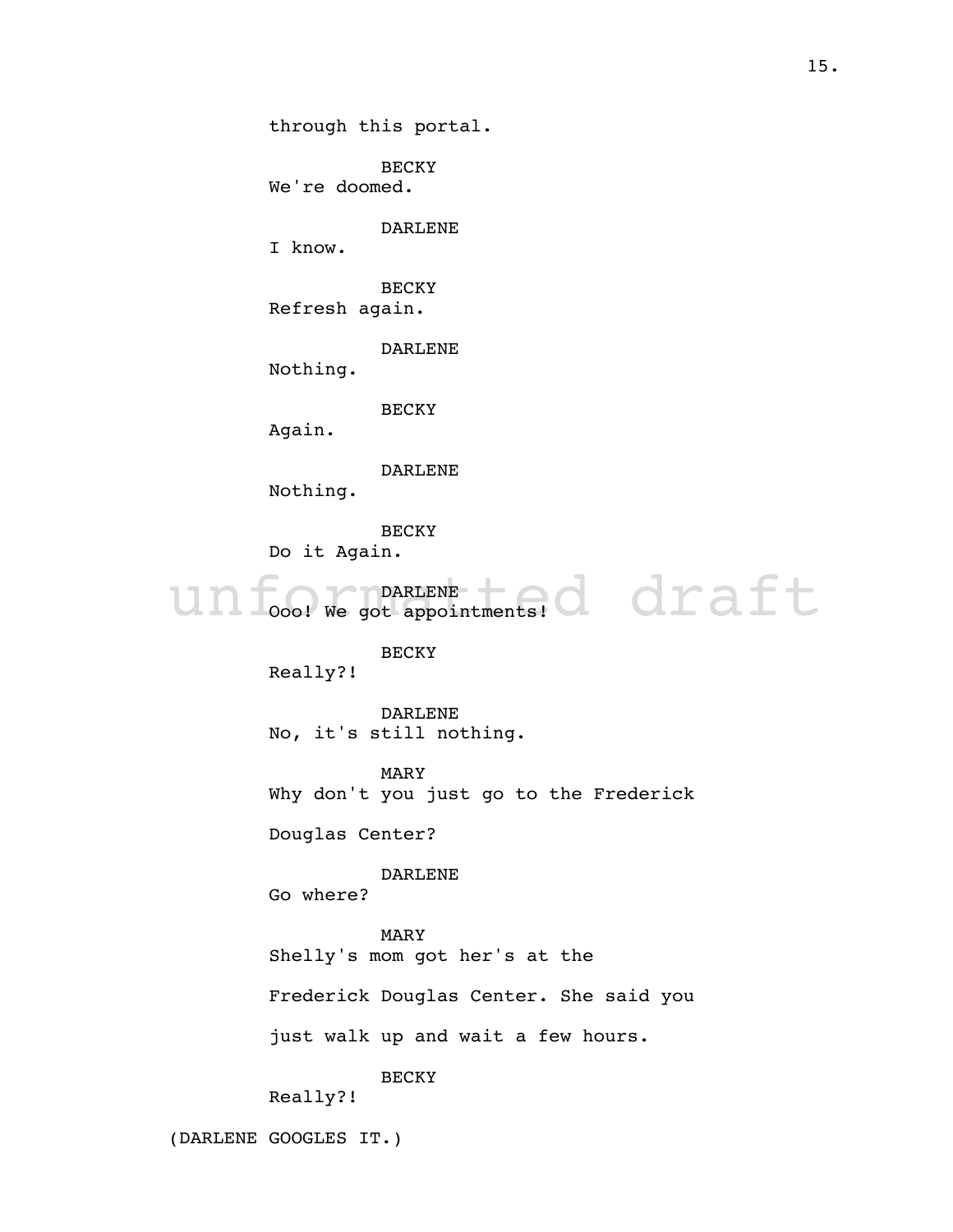DARLENE Whoa! She's totally right we can go

right now.

BECKY Yes! Beverly Rose is with Emilio, this

is perfect!

DARLENE I'll grab my stuff.

(AS DARLENE AND BECKY GET UP TO LEAVE, JACKIE AND HARRIS ENTER DRINKING 32 OZ SODAS.)

> JACKIE You'll never guess what was on sale at

the dollar store?

DARLENE

Imported Mexican chocolate bars?<br>
Unformation and you know that?

HARRIS Wait, how did you know that?

**BECKY** She's eaten three of them already.

JACKIE Where y'all rushing off to?

DARLENE Apparently we can get our vaccines at

the Frederick Douglas Center.

JACKIE The black community center out in

Kendal County?

BECKY It's worth the drive.

HARRIS Wait, you can't do that!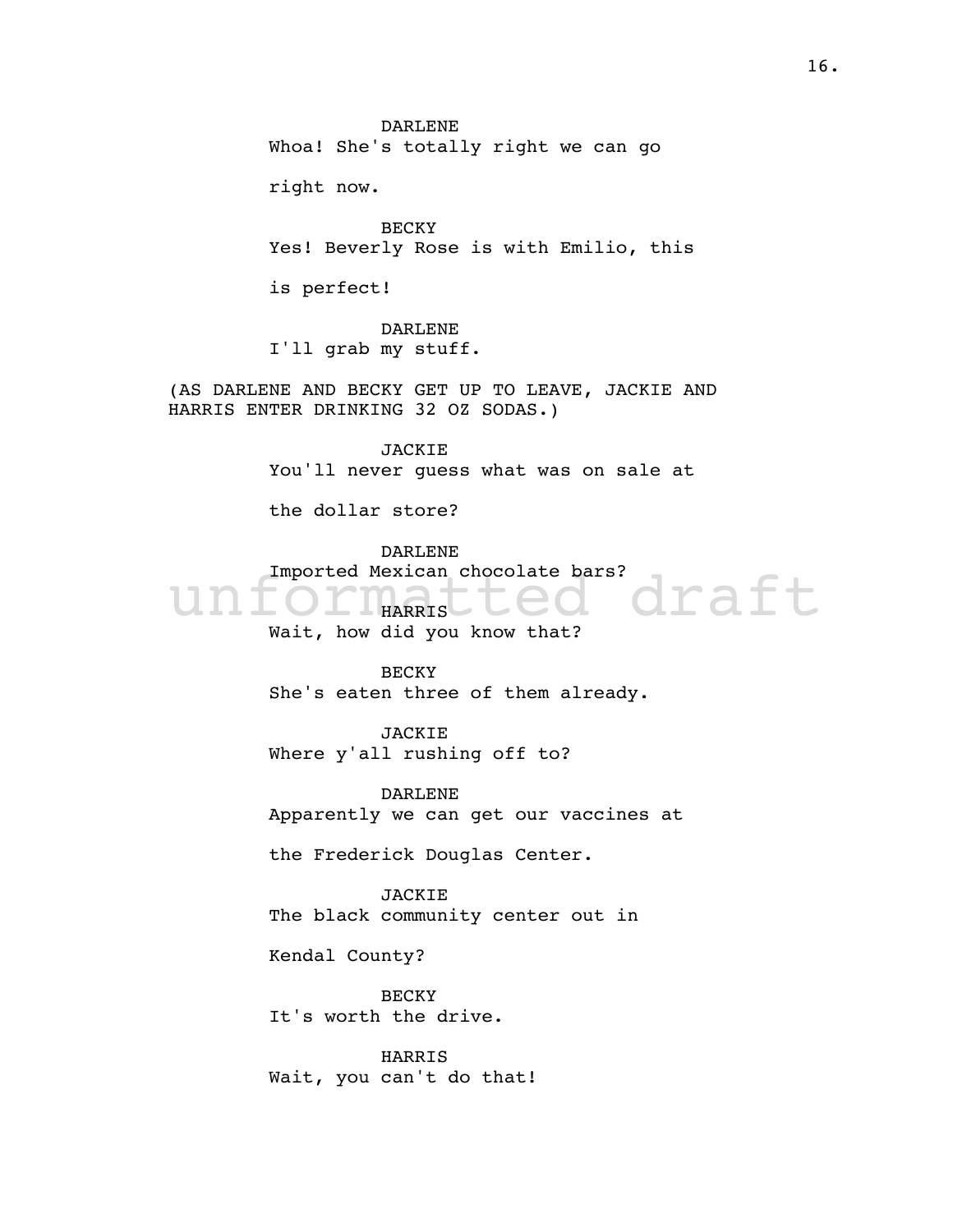underrepresented community. The final state of the state of the state of the state of the state of the state of the state of the state of the state of the state of the state of the state of the state of the state of the st **BECKY** Why not? HARRIS It's colonialist genocide! DARLENE Um. Exsqueeze me? We're not colonizing Kendal County. BECKY Weren't colonizers spreading disease, we're trying to stop the spread. HARRIS That vaccinating facility was specifically designed to lower the number of local transmissions for that already underrepresented community. JACKIE She's got a point. BECKY Okay... well, the plant is obviously one of those communities. HARRIS And you all have your own vaccination portal. If you take from their allocated vaccine stock, you're committing an act of violence against people of color. DARLENE That's a little bit reductive.

> HARRIS Well the issue is clear as day to me.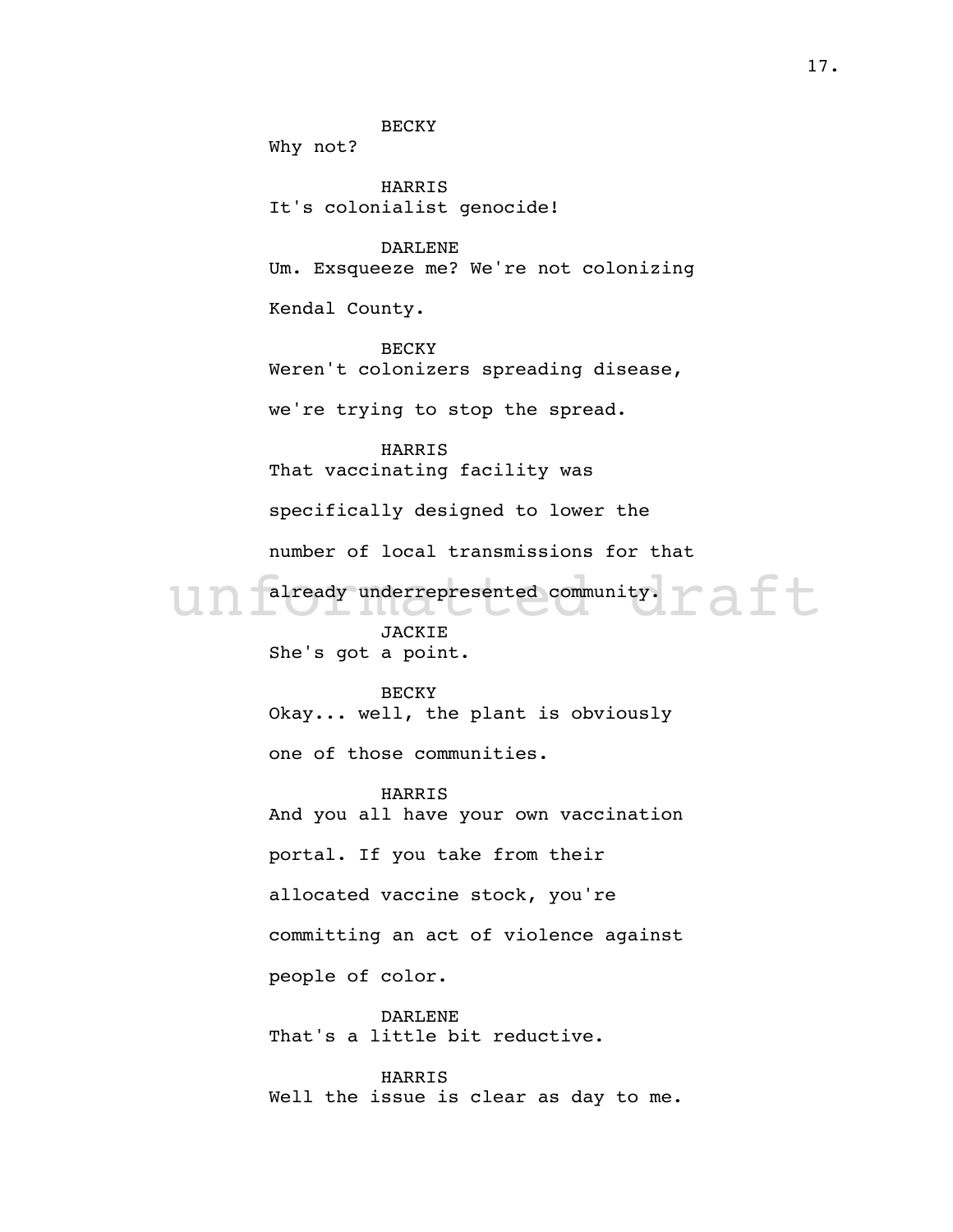**BECKY** Don't listen to her. We need those

vaccines.

HARRIS Aunt Becky!

BECKY

We do!

HARRIS

Fine. Use your privilege to continue

the systemic oppression against people

of color, but don't be surprised if

your fifth-wave colonization is

greeted by a crowd of protestors!

(HARRIS STORMS OFF. BECKY AND DARLENE CONSIDER<br>THEIR CHOICES.)<br>RECKY THEIR CHOICES.)

#### BECKY

If we hurry, we can get our Fauci-

Ouchies before Harris has time to call

any of her smelly protest friends.

#### DARLENE

They really do smell.

(BECKY AND DARLENE RUN OUT THE BACK DOOR AT RECORD SPEED. JACKIE CROSSES TO THE LIVING ROOM TO FIND DAN SITTING ON THE COUCH GOING THROUGH BOXES OF OLD VINYL RECORDS. BEN IS STILL WATCHING TV)

#### SFX: HGTV HOME IMPROVEMENT SHOW ON TELEVISION

JACKIE Are these Roseanne's old vinyls?!

(JACKIE JOINS DAN ON THE COUCH AND STARTS LOOKING THROUGH THEM.)

DAN

And mine!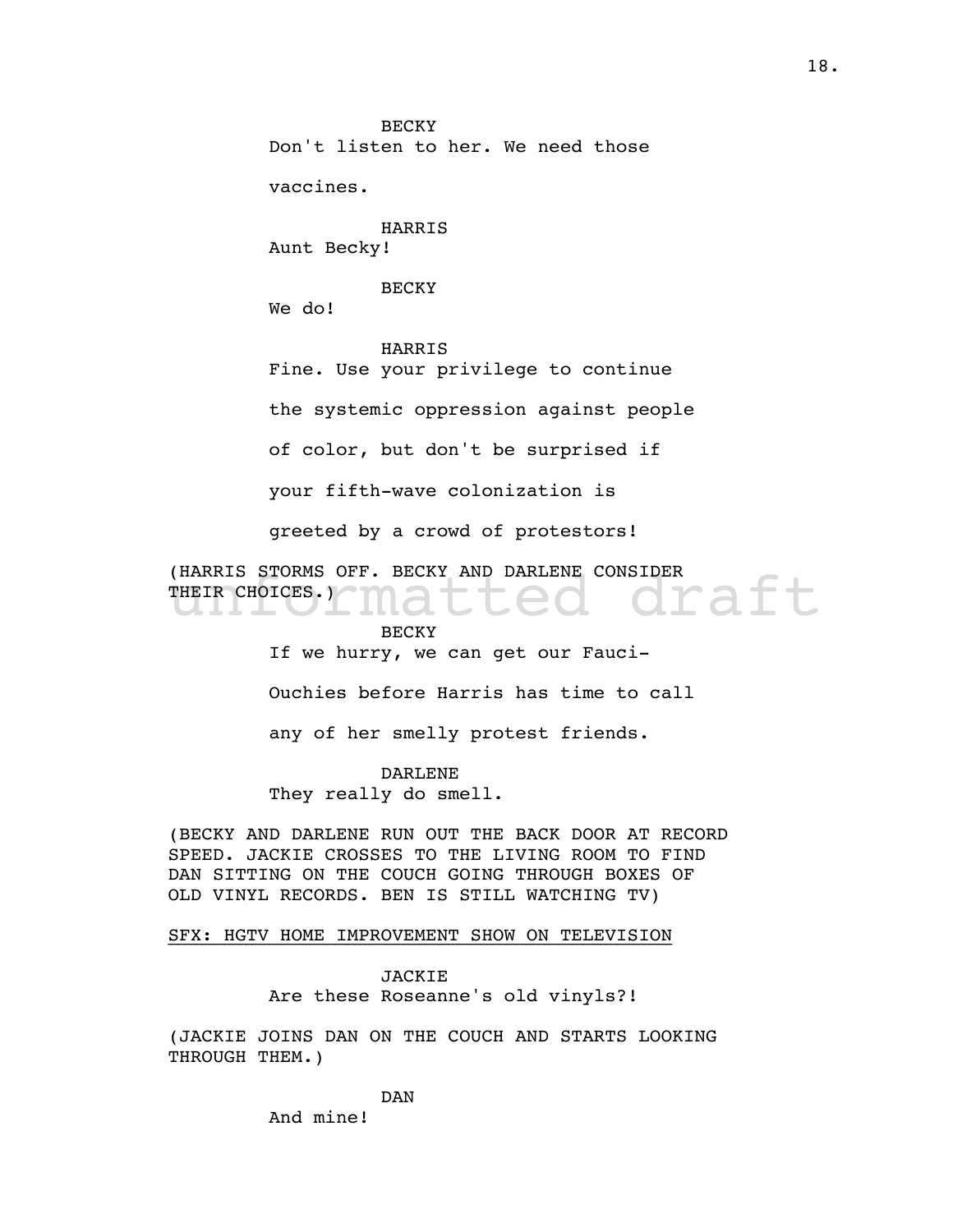JACKIE<br>
Where's the record player, let's put<br>
these behieve and (Casp) Super Treupor! JACKIE Bad Company!? Oh, I remember how much Roseanne loved Bad Company! DAN That's cause she was bad company. BEN Can y'all keep it down? (He motions to the TV) DAN I dunno, can you pay the cable bill? JACKIE Oh Mary's gonna love these! DAN Well, they're not for Mary. **JACKIE** Where's the record player, let's put these babies on! (Gasp) Super Trouper! Abba always got us dancing! DAN Hold on now, I don't wanna damage the goods before I price 'em. JACKIE Price them? BEN Yeah Dan's gonna make a killing selling those old things. Wow! Would you look at that hammer? I've never seen anything like it. JACKIE It's a hammer. Dan, you can't sell

Roseanne's old records.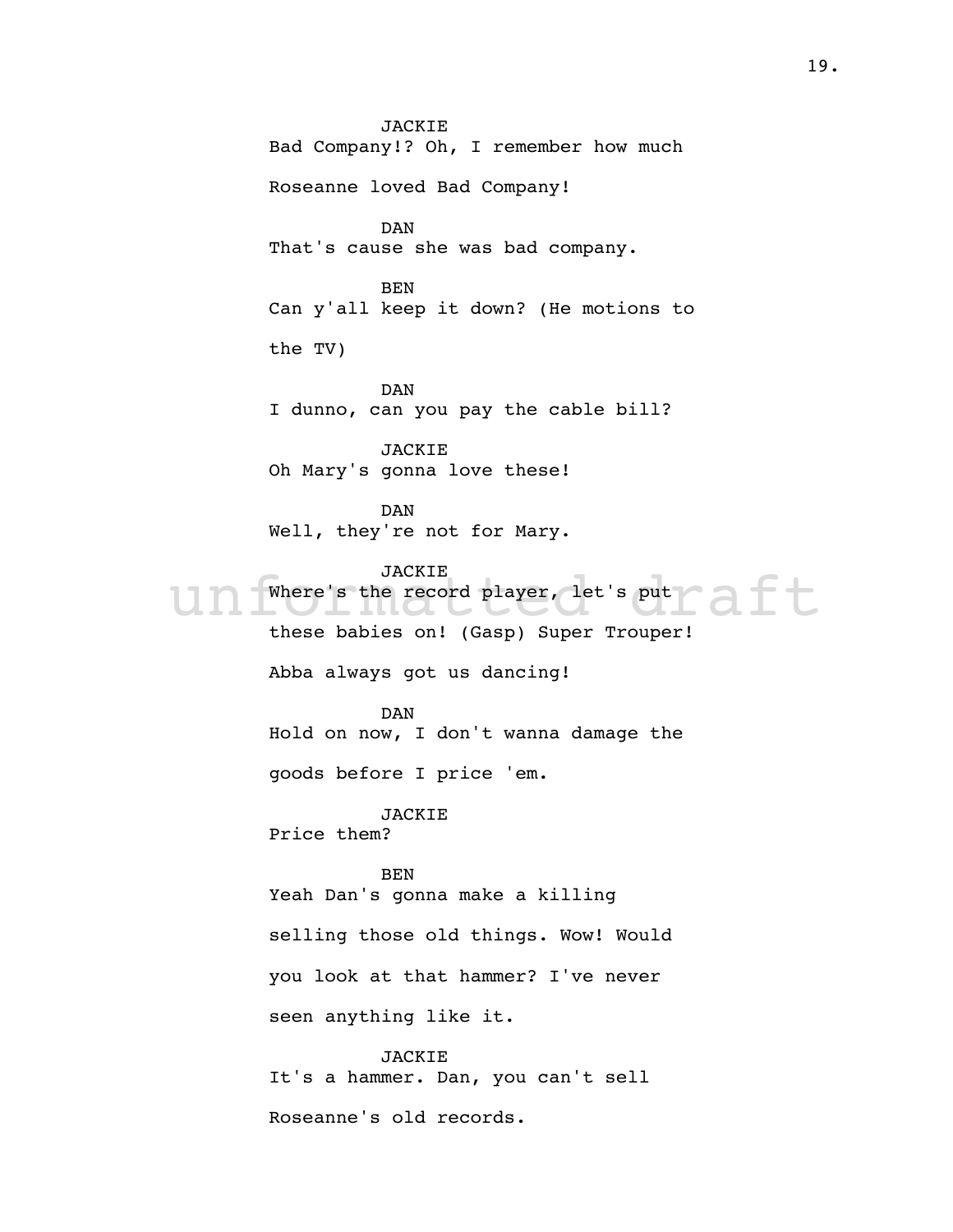DAN Why not? We have all the music we need on cassette tape.

JACKIE I'm serious, those records meant the world to her. We used to spin them while we did each other's nails and talked about boys.

DAN Well those boys are on social security now.

JACKIE If this is about the food pantry,

that's not a good reason to get rid of<br>
these memories.  $C_{\text{e}}$  of a ft these memories.

> DAN Forget about the stupid food pantry

> Jackie! These aren't doing anyone any

DAN (CONT'D) good sitting in the back of the

closet, and to be honest you didn't

care about them until right now.

(DAN PICKS UP THE BOXES AND BEGINS TO EXIT.)

JACKIE

Dan! Wait... (sigh) Fine. I know a guy that buys and sells vinyls. I can take you after lunch.

DAN Thank you.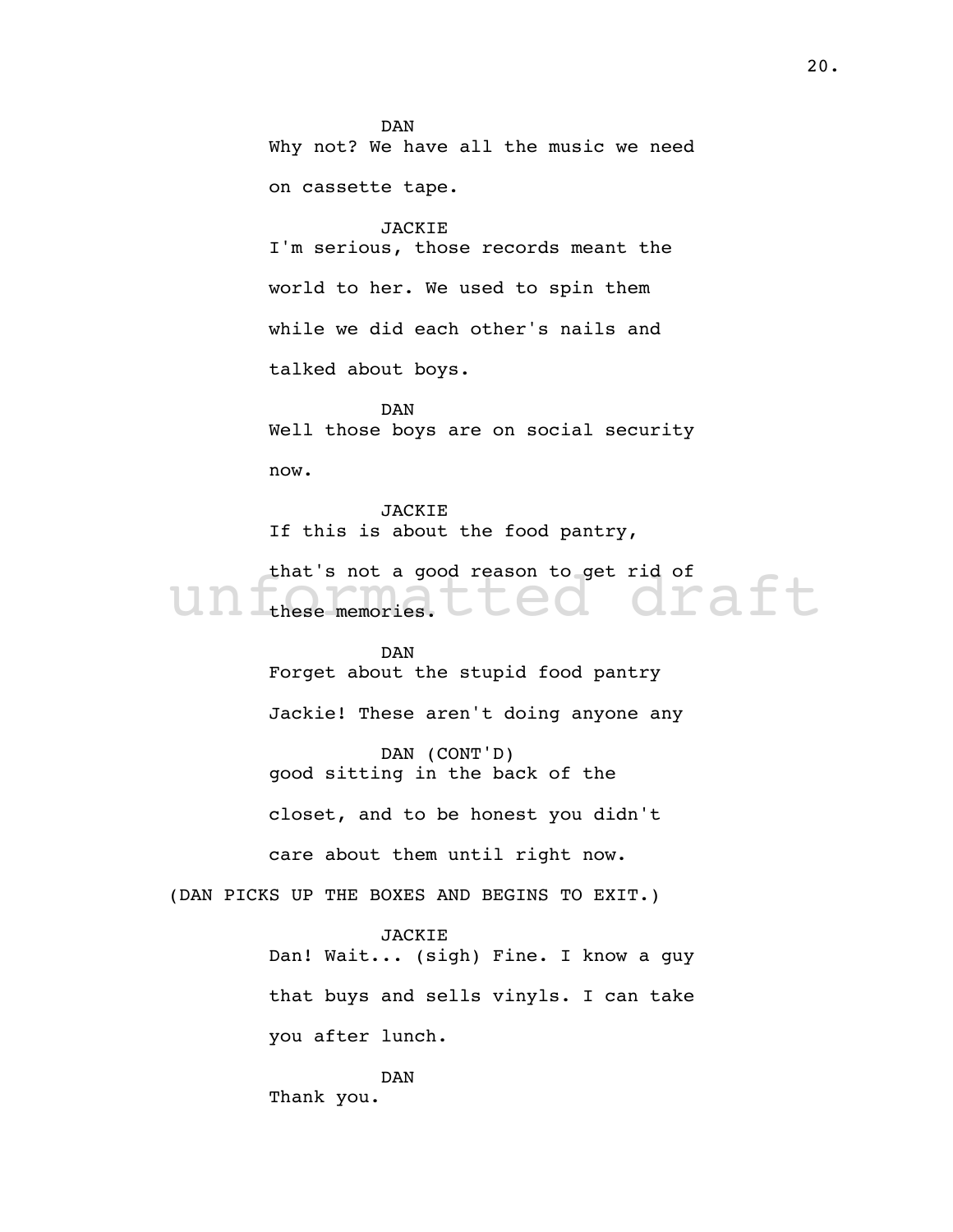BEN That is not just a hammer.

JACKIE Will you shut up?!

CUT TO: \_\_\_\_\_\_\_

### unformatted draft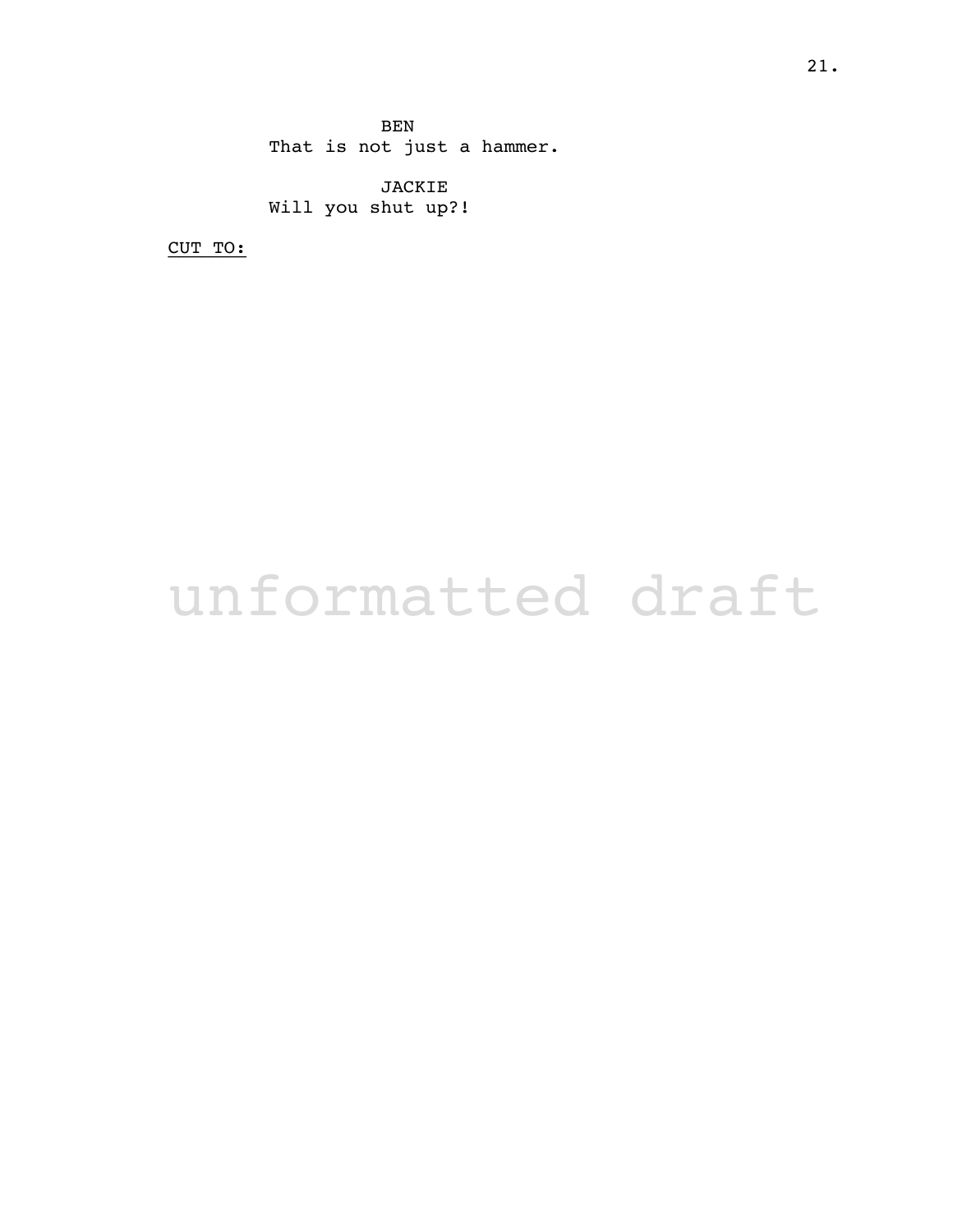#### ACT ONE

Scene 3

EXT. VACCINE LINE - EARLY AFTERNOON (DAY 2) (Darlene, Becky, Harris, Vaccine Line Extras)

(DARLENE AND BECKY WAIT IN A LINE WITH OTHER VACCINE HOPEFULS TRYING TO GET THEIR FIRST DOSE. EVERYONE IS SOCIAL DISTANCING.)

> BECKY I thought Harris said this was

supposed to be a predominantly Black

neighborhood.

DARLENE

It is.

unformatted draft **BECKY** Well these are the whitest black people I've ever seen.

> DARLENE Becky that's racist.

BECKY I'm white. It's not racist to call

someone else white.

DARLENE Unless they identify as black.

BECKY Wait, are all these white people

actually black?

DARLENE I don't know. Honestly I can't keep up with Harris' rules. It's all too hashtag woke for me. Let's just get our shots and get out of here.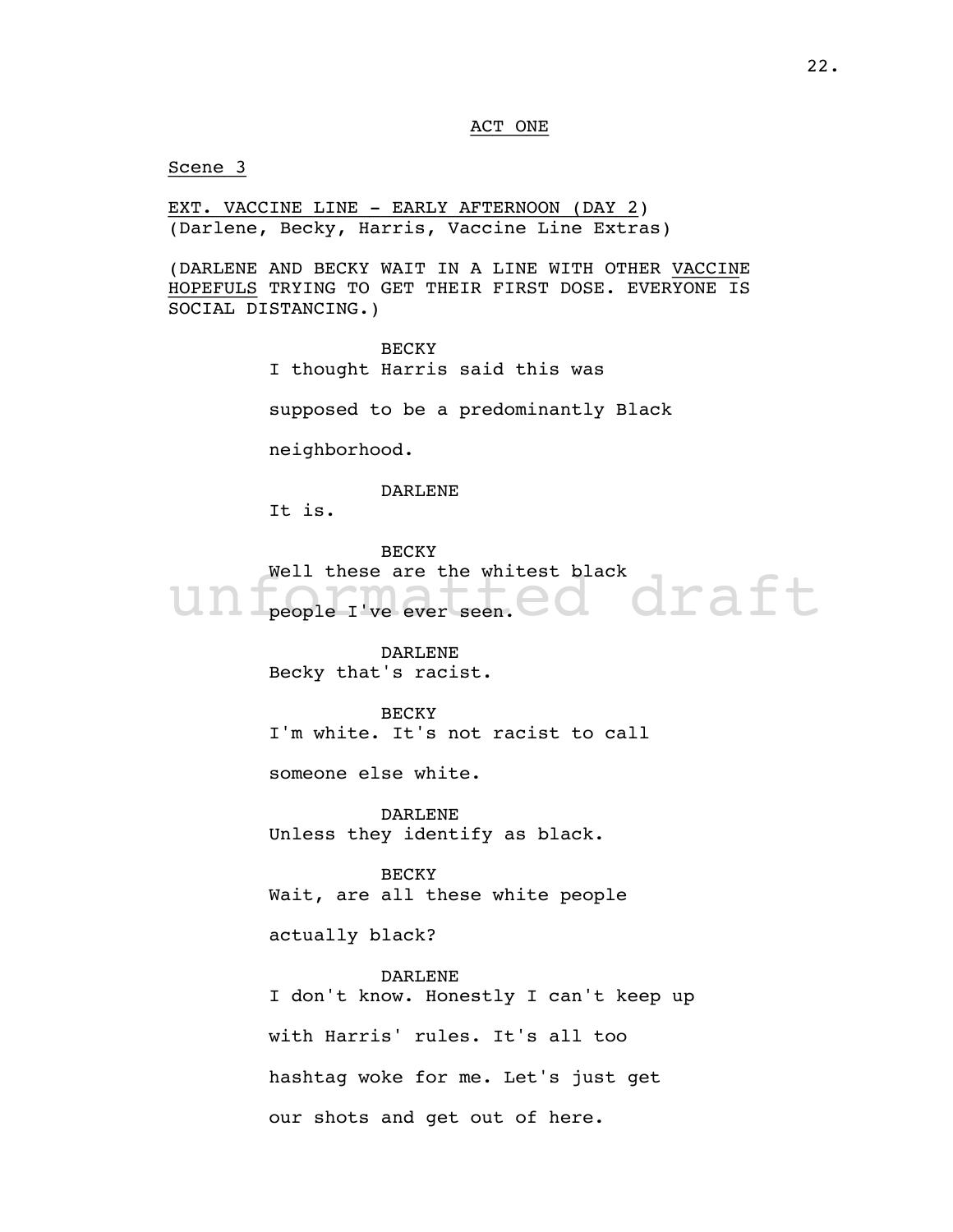**BECKY** 

Oh no.

DARLENE Oh no? What's oh no?

**BECKY** Harris is here.

DARLENE

Oh no!

(HARRIS APPROACHES WITH A BULLHORN AND A BIG SIGN THAT SAYS "BLACK & BROWN PEOPLE DESERVE THE VACCINE TOO." SHE IS FLANKED BY A FEW OTHER PROTESTORS WITH SIMILAR SIGNS.)

> HARRIS Ladies and gentlemen please be aware

that these two middle-aged women do

not live in this neighborhood and are<br>stealing this vaccine from black and not live in this neighborhood and are

brown people who are dying at an

alarmingly higher rate.

(EVERYONE STANDING IN LINE STARTS BOO-ING.)

BECKY Really Harris? Middle-aged?

HARRIS

We demand that these women who are

well past their prime, exit the line

immediately and end this violent

pillaging of goods!

BECKY Excuse you?! My best years are ahead

of me!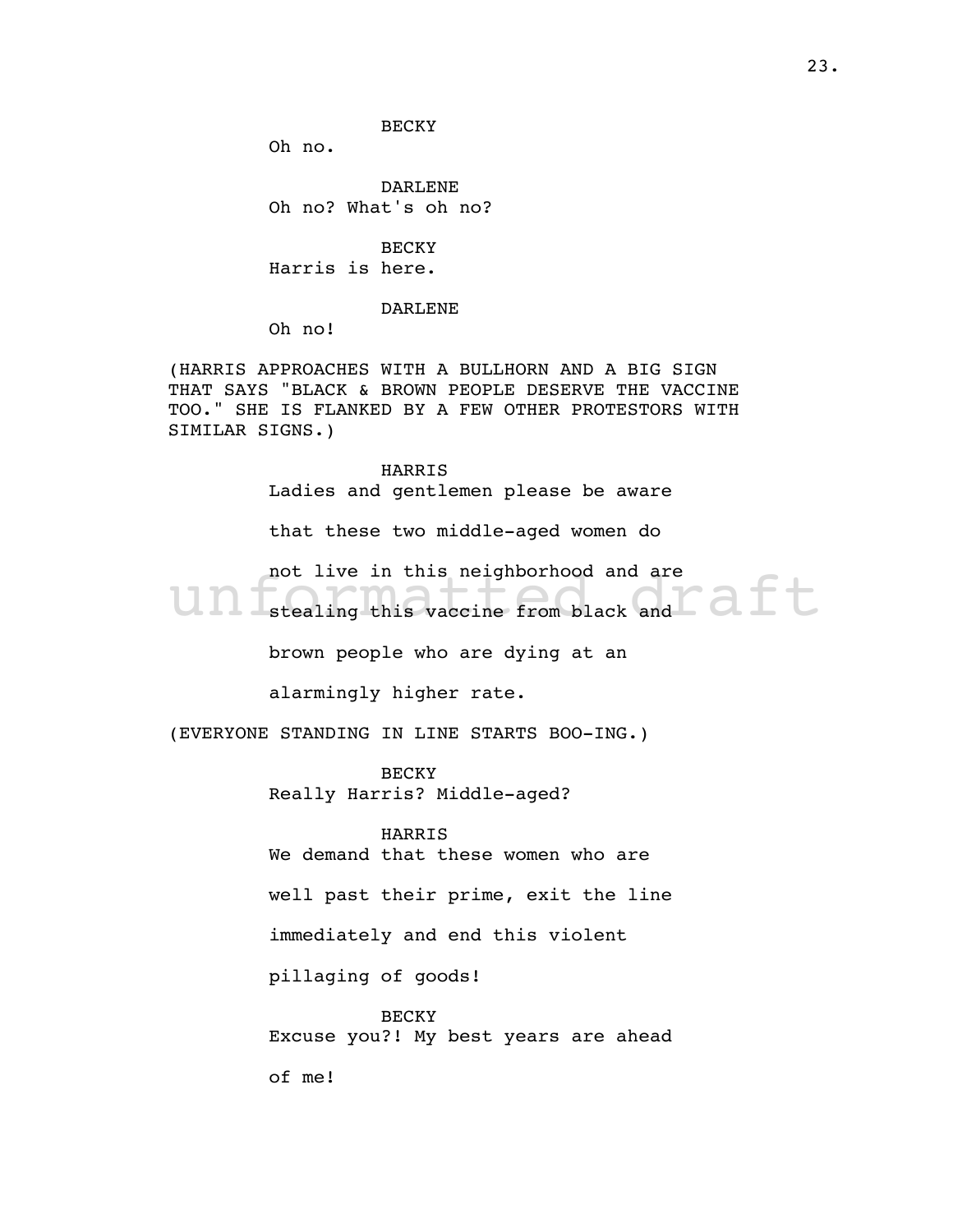HARRIS

Just because they're at higher risk

due to their extreme age does not mean

they have the right to demand special

treatment.

**BECKY** Okay, now you're just being mean.

HARRIS Let's hear it people. Get out of line!

Get out of line!

EVERYONE Get out of line! Get out of line!

(DARLENE IS COMPLETELY EMBARRASSED, BECKY DOESN'T KNOW WHAT TO DO.)

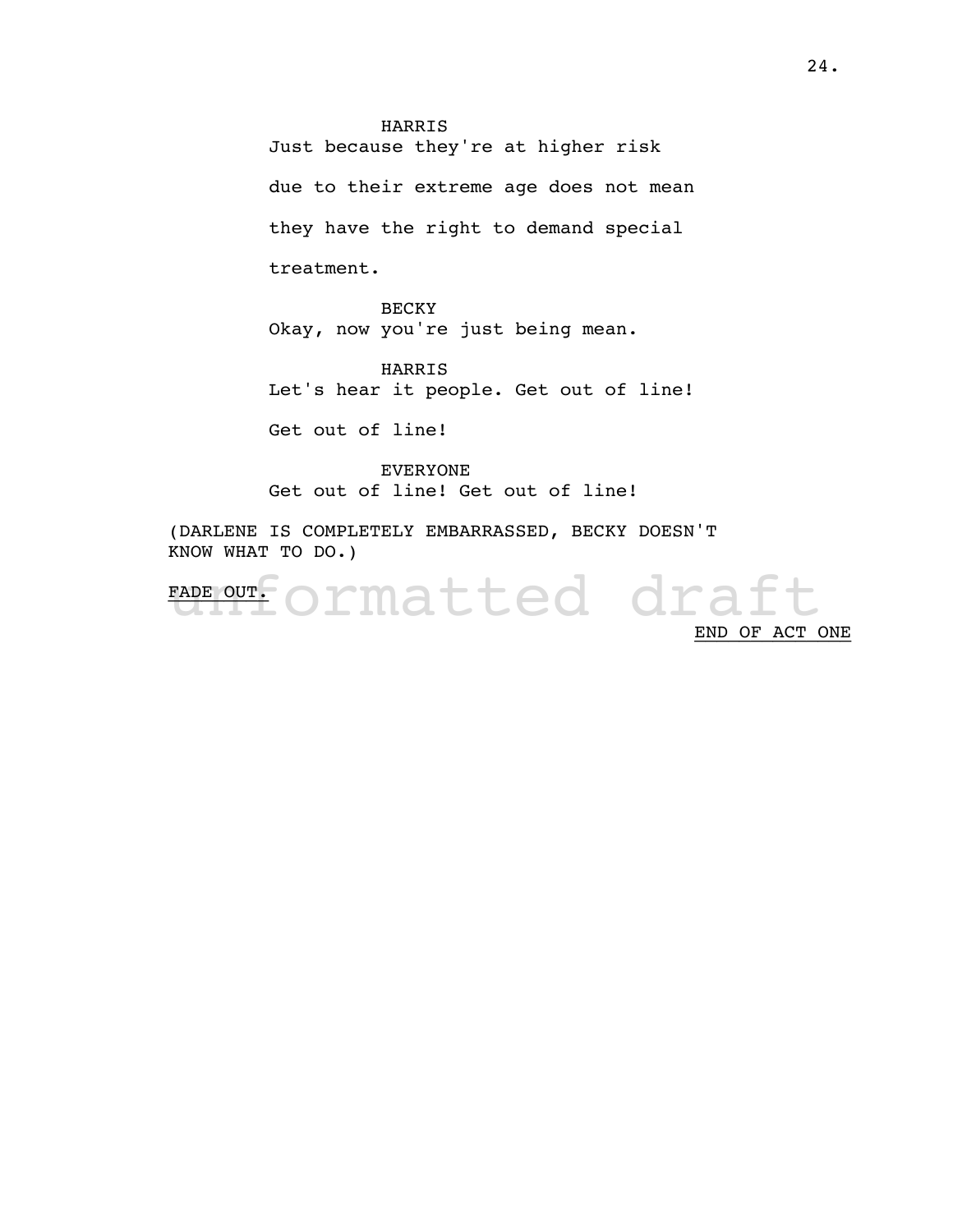ted draft Scene 1 INT. JACKIE'S CAR - SAME TIME (DAY 2) (Jackie, Dan, Volunteer) (JACKIE AND DAN SIT IN JACKIE'S CAR. DAN HAS A BIG BOX OF VINYLS ON HIS LAP.) JACKIE Okay, here we are, the drive-through collectible's market. DAN Drive through what? JACKIE It's a market, but you know... because of the state of the world, it's a drive through. DAN A drive through vintage collectible... JACKIE Market, exactly. DAN Wow. Bob Dylan was right, the times the are a changin. JACKIE Sure are. DAN Gosh, this is kind of a long line. How many people are selling their records? JACKIE Oh, I'm sure it's all kinds of antiques and collectibles. You know... cabbage patch kids... Brooklyn Dodger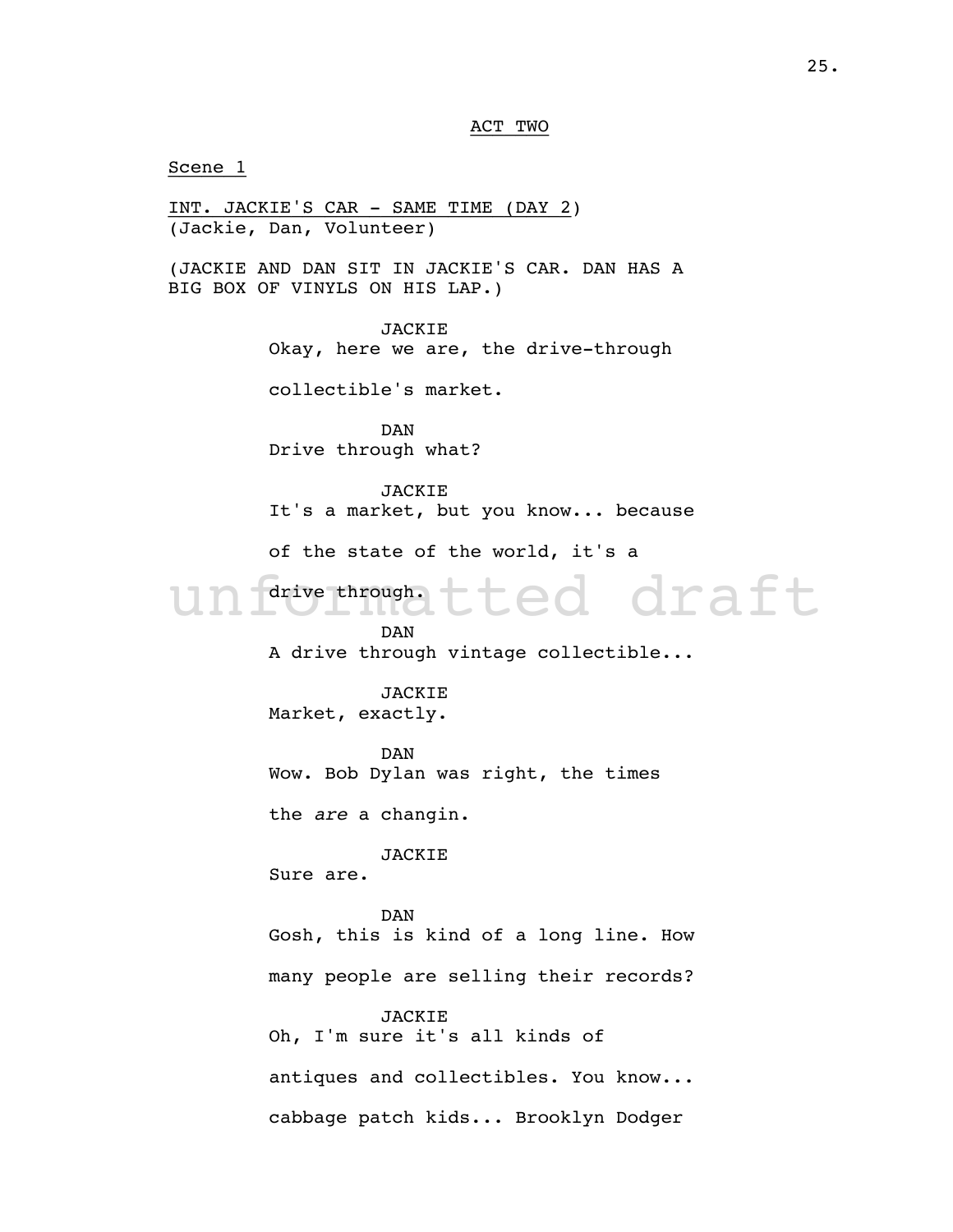vases. Doesn't matter, look the line's

moving.

(A VOLUNTEER KNOCKS ON THE WINDOW. JACKIE ROLLS IT DOWN.)

> VOLUNTEER Hi. How many people in your family?

> > JACKIE

Nine.

VOLUNTEER Sure thing. Pull up right there.

(THE VOLUNTEER WALKS AWAY AND JACKIE ROLLS UP THE WINDOW)

What do they need to know that for?<br>
Unformatted draft to Contact the Magnetic Whore on the Superiorius tration when DAN JACKIE Oh, it's a negotiating tactic. When you're dealing with uh professional, um... black market, uh vintage collectibles, uh. DAN Okay, cut the crap Jackie, what is this? JACKIE I just wanted to show you how painless it is to get a bag of groceries from the food pantry. DAN Drive.

> JACKIE Dan, listen.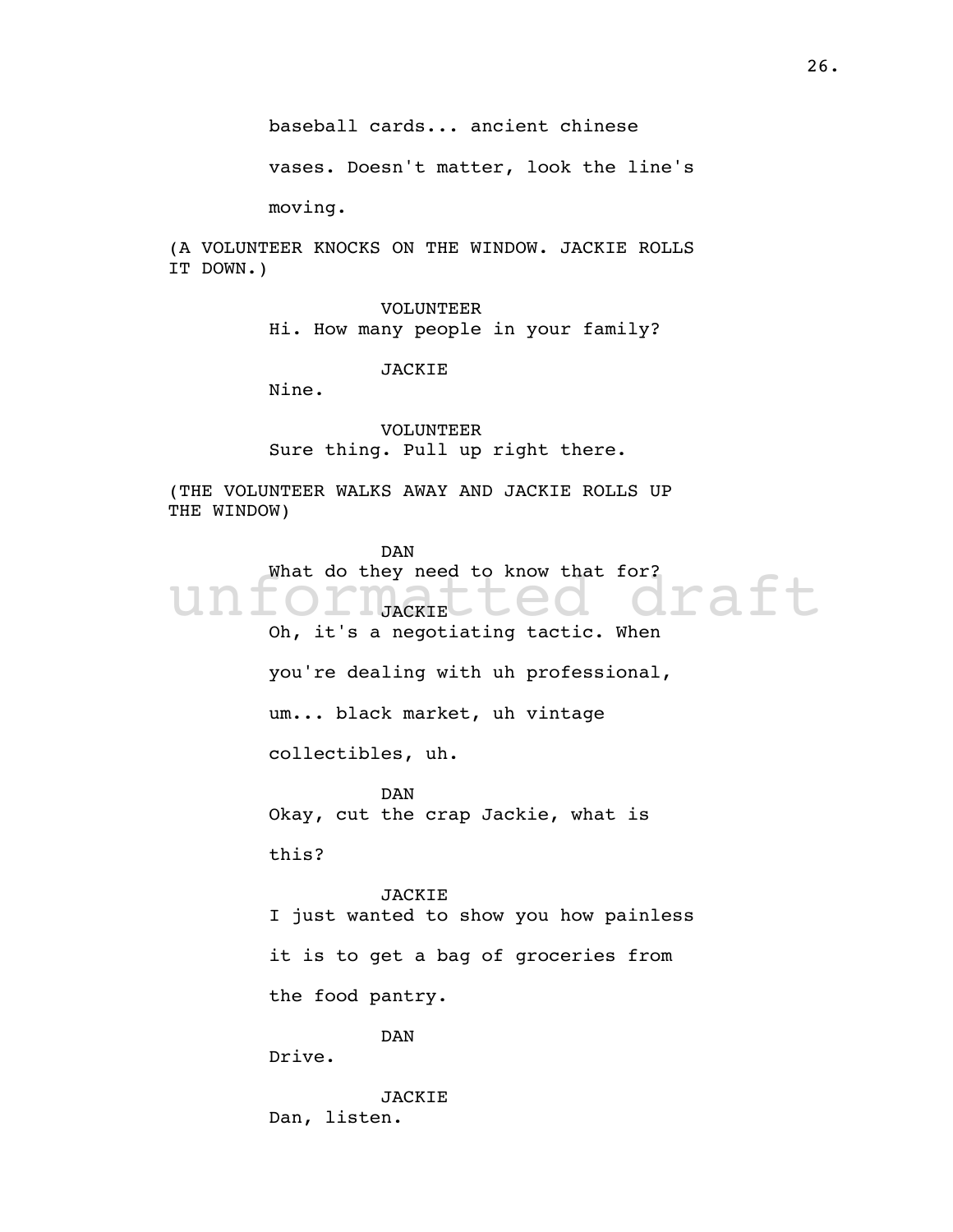DAN

Drive!

JACKIE Just, wait a second...

(THE VOLUNTEER COMES BACK WITH A FEW BIG BAGS OF GROCERIES. JACKIE ROLLS DOWN HER WINDOW.)

VOLUNTEER

Here you go.

DAN Wait, we're sorry. Is this the line to get food? We were looking for the line to give food.

JACKIE

Dan.

VOLUNTEER<br>
Oh, I'm so sorry. That's so generous.<br>
I are take the denations right here. VOLUNTEER Oh, I'm so sorry. That's so generous. I can take the donations right here.

(JACKIE TURNS TO DAN WHO IS TRAPPED.)

JACKIE Perfect. They can take your donations

right here Dan.

DAN Right. Right.

VOLUNTEER Are they in your trunk?

JACKIE Are they in the trunk Dan?

DAN

Right um...

VOLUNTEER If you just pop it I'll get them.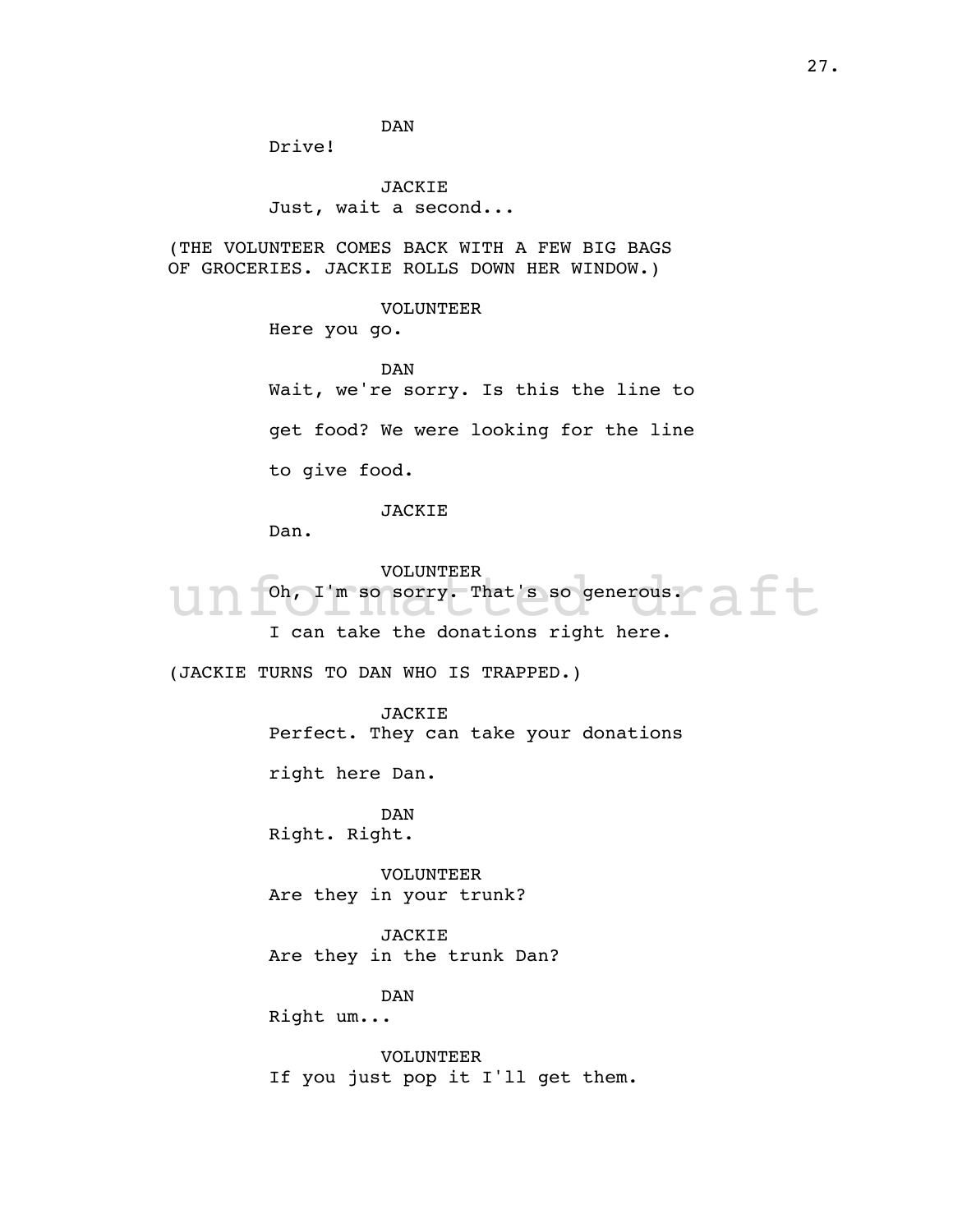Un Sure thing and if you know anyone who JACKIE Just pop the trunk Dan. DAN Ohhhhh nooo... JACKIE What is it Dan? DAN I, I, I forgot the groceries. VOLUNTEER Oh bummer. JACKIE Yeah, that's a real bummer Dan. DAN I'll just go pick em up and come right back. VOLUNTEER Sure thing and if you know anyone who wants to volunteer we could use the hands. DAN You got it! (JACKIE ROLLS UP THE WINDOW.) DAN (CONT'D)

The second stop better be the drive-

through collectible's market.

CUT TO: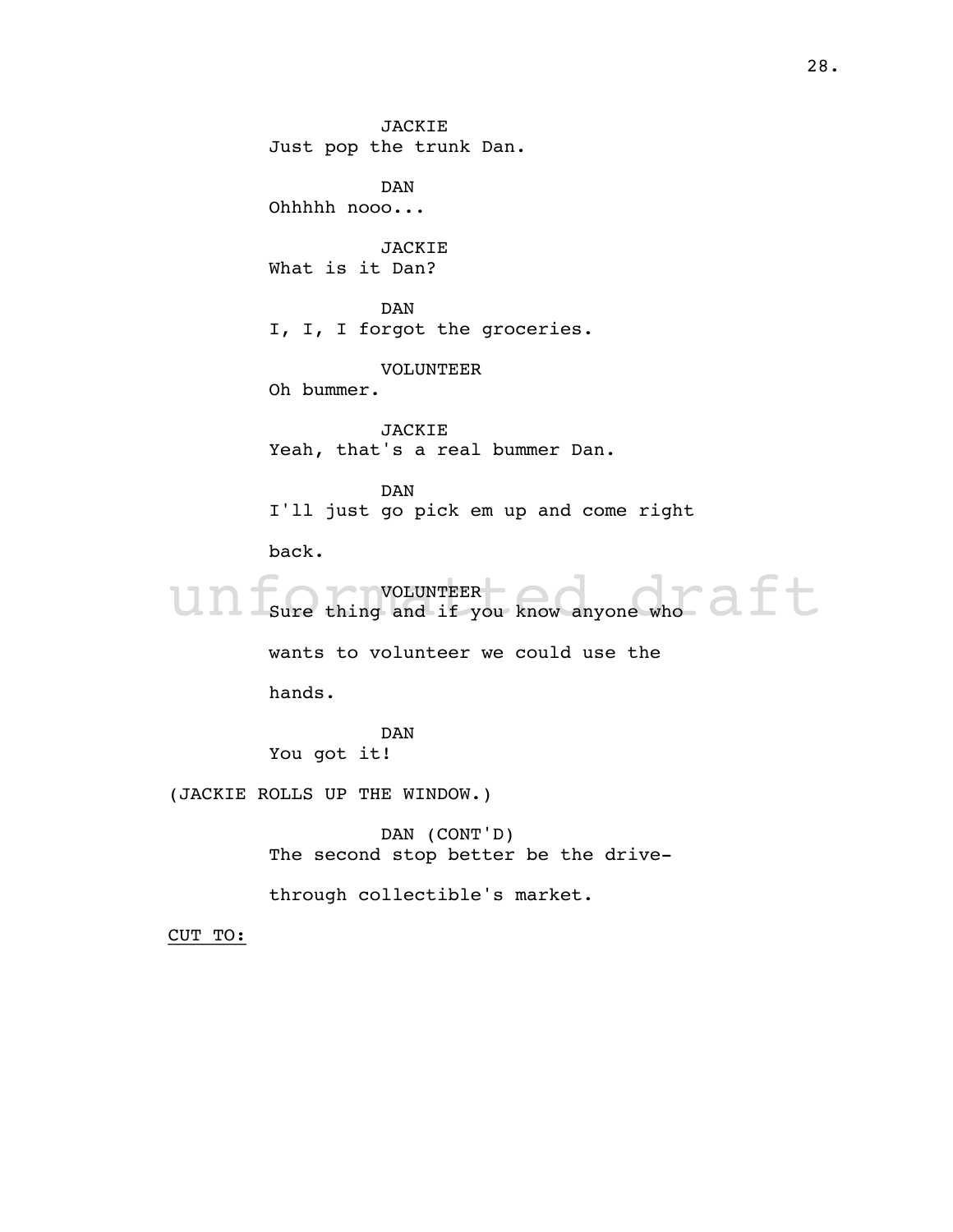ACT TWO

Scene 2

EXT. VACCINE LINE - MOMENTS LATER (DAY 2) (Darlene, Becky, Harris, Vaccine Line Extras)

(DARLENE AND BECKY ARE SURROUNDED BY PROTESTORS AND ANGRY VACCINATION HOPEFULS.)

> EVERYONE Get out of line! Get out of line!

DARLENE (Pulling Harris aside) Harris, this

isn't fair.

HARRIS

Exactly!

draft DARLENE These people don't live here either. They're all white.

> HARRIS I don't know where these people live,

I know where you live.

DARLENE If you keep this up, you're not gonna

know where you live.

(THE CROWD INCHES CLOSER TO THEM AND BECKY TRIES TO KEEP THEM AWAY FROM DARLENE AND HARRIS.)

> EVERYONE Get out of line! Get out of line!

**BECKY** Hey, leave us alone, unless you wanna

BECKY (CONT'D) show us your I.D.s. That's right I

know you're not from here. You look

like a Hoosier if I ever saw one.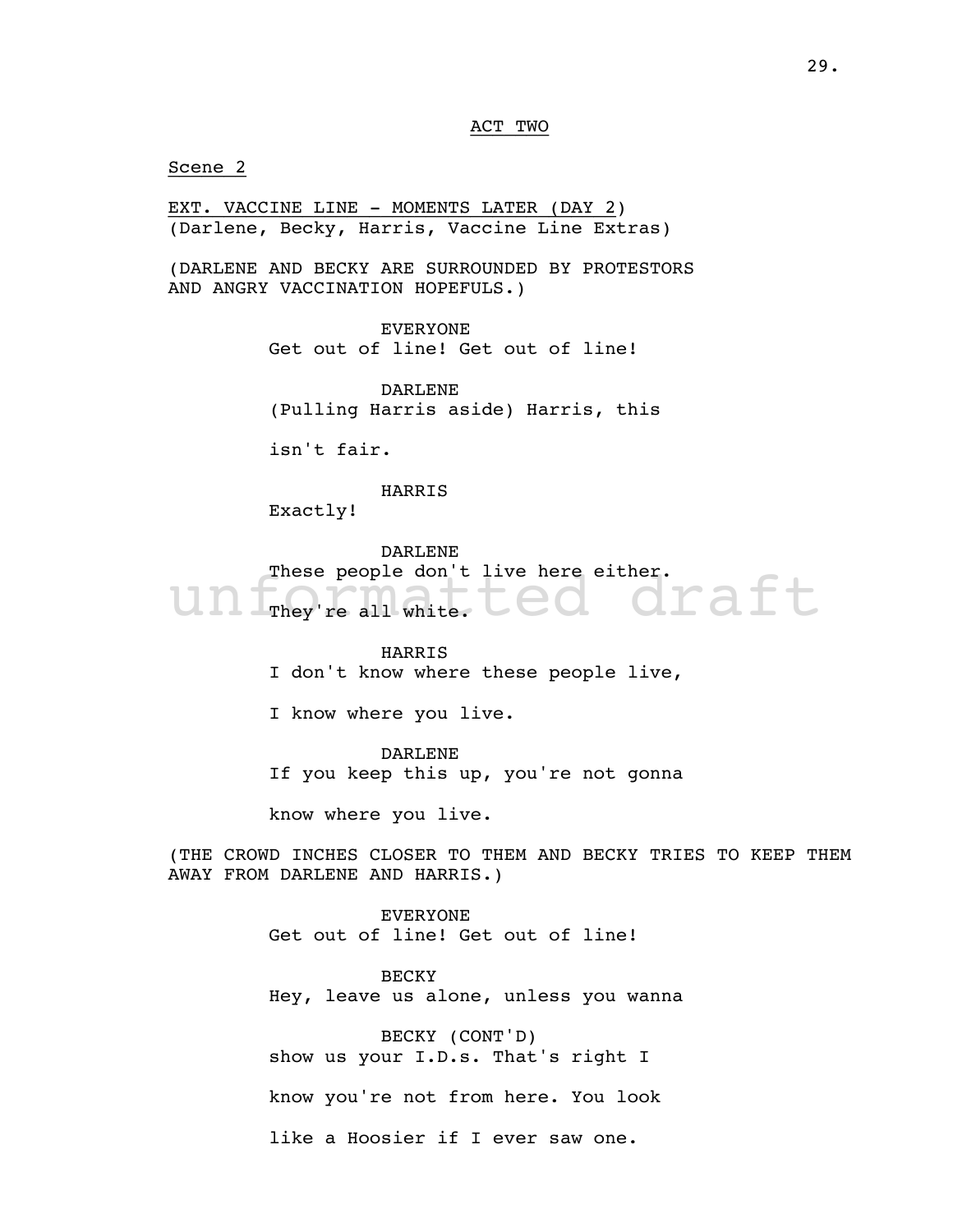HARRIS Mom, you're nothing but a phony. You claim to want to do good in the world, but you're only making it worse.

were getting their vaccines, these so-<br>
called fifth-wave colonialists<br>
CIP Called fifth-wave colonialists DARLENE Wow. And you think you're actually making it better? Protesting against people who are trying to stop this pandemic?! Maybe you should do some real activism and get the people in this "marginalized" community to come down here themselves. Maybe if they called fifth-wave colonialists

wouldn't be able to "steal them!"

EVERYONE Get out of line! Get out of line!

(THE CROWD INCHES CLOSER)

**BECKY** Hey! Six feet apart everyone!

(THE CROWD SCATTERS.)

BECKY (CONT'D) Yeah! Step off!

DARLENE Come on Becky.

**BECKY** Wait we're leaving? (She follows Darlene off) And take a shower! Not you Harris, well... maybe you too.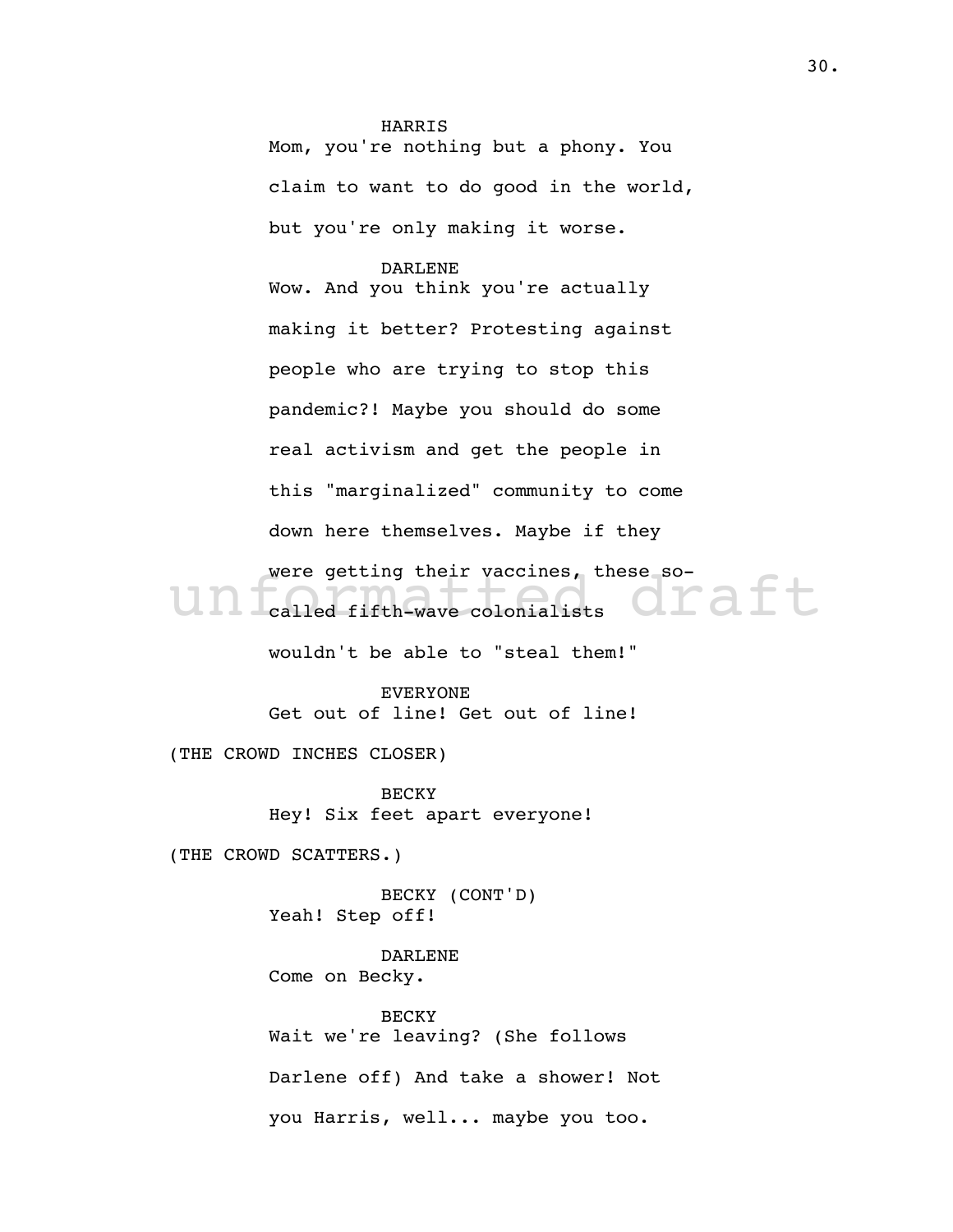(HARRIS, SMELLS HERSELF AS BECKY AND DARLENE EXIT.)

CUT TO:

# unformatted draft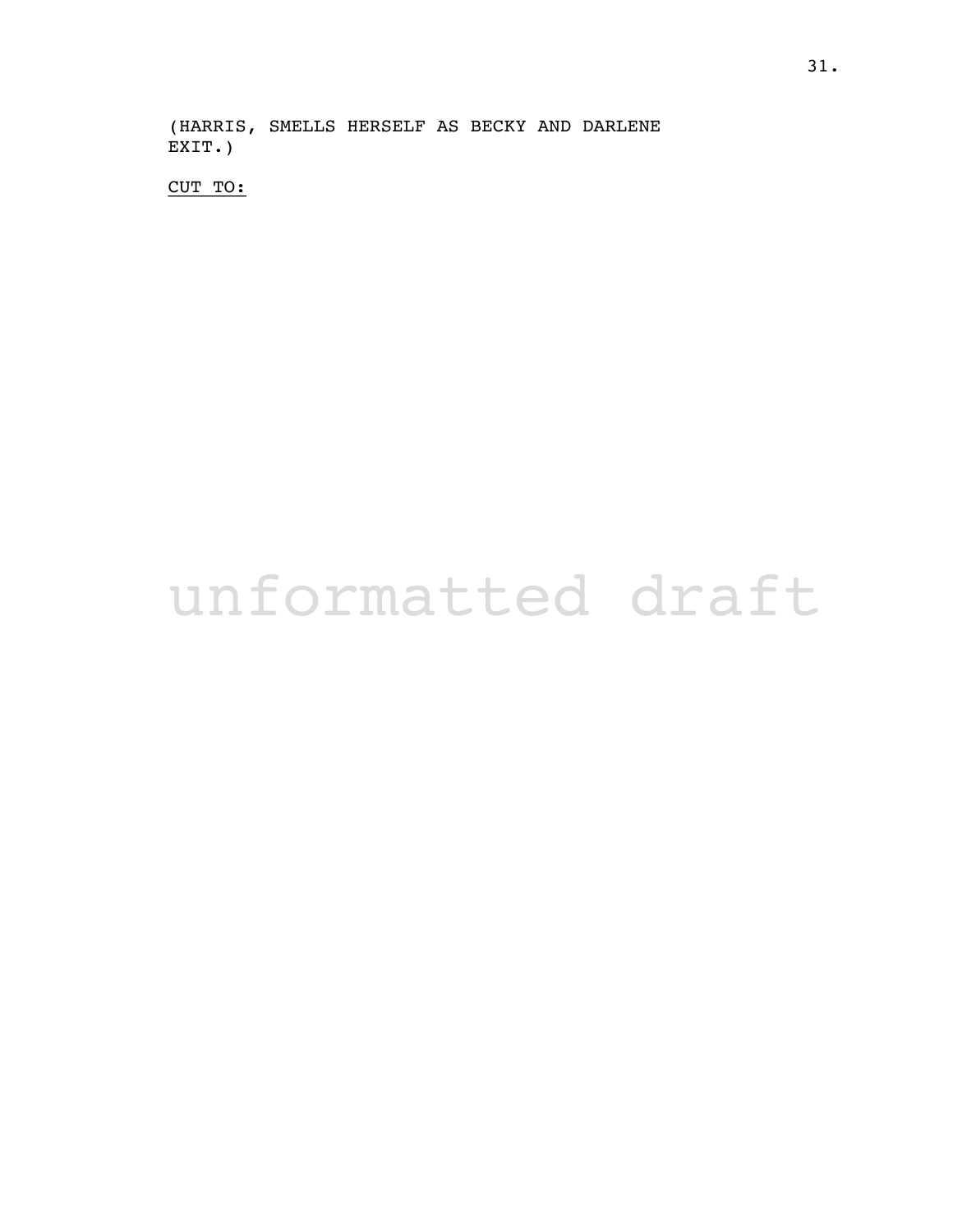ACT TWO

Un I'm not gonna sell them to you. Oraft Scene 3 EXT. JAKCIE'S CAR - MOMENTS LATER (DAY 2) (Dan, Jackie) (DAN STIRS SILENTLY AS JACKIE DRIVES) JACKIE So you're just not going to say anything. DAN What's to say? You betrayed my trust at a time I was very vulnerable. JACKIE Fine... I'll buy them. DAN I'm not gonna sell them to you. JACKIE They're my sister's memories, they're my memories, and I want them. DAN How are you supposed to buy them? You're struggling too. JACKIE A-ha! There it is! DAN There what is? JACKIE You admit you're struggling. DAN You know I'm struggling, my daughters had to move in with me for God's sake.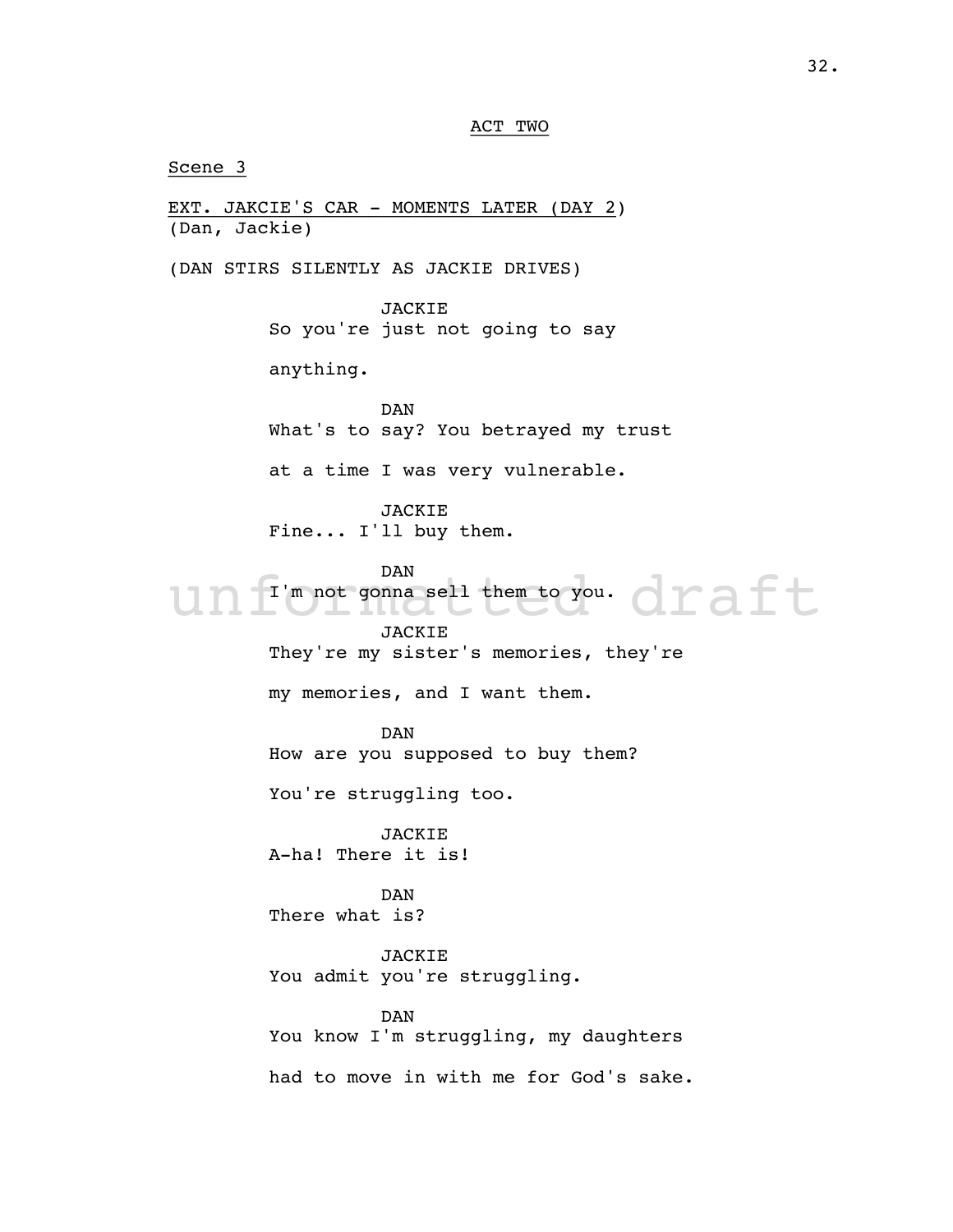VOU know what I mean. For you and for JACKIE Exactly! When you put aside your pride people are willing to help you. DAN You can't help me Jackie. JACKIE But I want to. DAN You already do too much. JACKIE I don't do it for you Dan. I do it for my sister. DAN Well gee, tell me how you really feel. **JACKIE** You know what I mean. For you and for my nieces and nephews. You're my family. My only family. I'm serious. DAN You don't think I know that? JACKIE I'll buy the vinyls Dan, because they're important to me. I wanna put on my old platforms, spin those records, and pour one out for Roseanne. Don't let your pride ruin the family piano. DAN We don't have a piano. JACKIE You know, like in that movie with the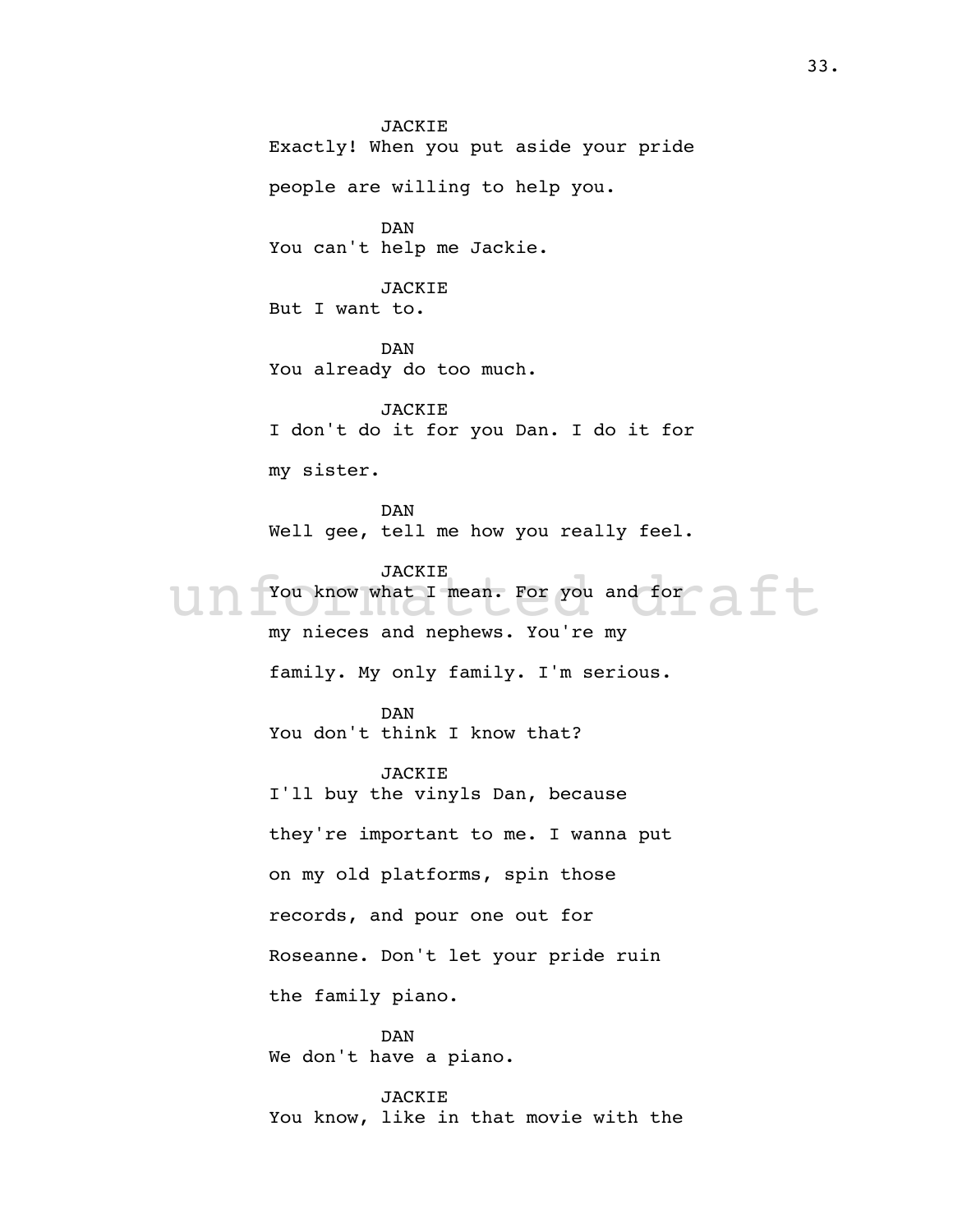emotional) That's it, they chop up<br>Billy's mother's piano for firewood. little Welsh boy who dances ballet while his father's on strike from the coal mines and bloody Margaret Thatcher needs to burn in bloody 'ell! DAN ... Didn't see it. JACKIE Oh, it's a great movie. One of those Oscar films. DAN I liked Too Fast Too Furious. JACKIE Billy Elliot! Yep. (She's getting emotional) That's it, they chop up JACKIE (CONT'D) See, she passed away when he was just a wee lad. (Crying.) The boy just wanted to dance. Dance Billy! DAN Sounds like a real tear jerker. JACKIE Don't burn the piano. Oh, the Piano, with Holly Hunter, that's another great Oscar movie. Her piano plummets into the ocean. (Jackie sobs.) And Steel Magnolias!

DAN There's no piano in Steal Magnolias.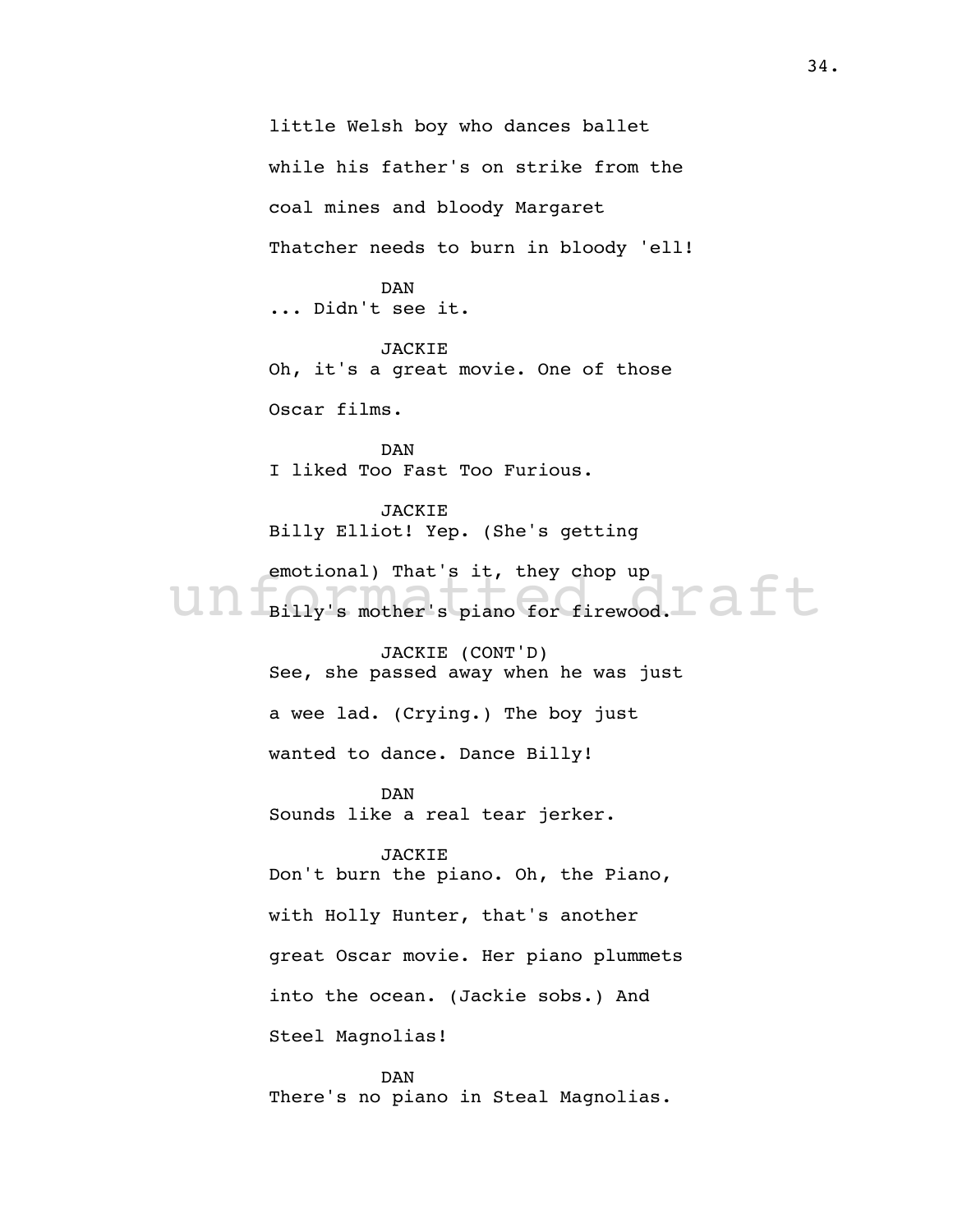JACKIE No, but it's just really, really, sad!

DAN Okay, fine. I can't do this. Pull

over.

JACKIE (Pulling over) What? Are you okay?

(THE CAR HAS COME TO A FULL STOP. DAN GETS OUT, LEAVING THE RECORDS.)

> DAN Not if I have to listen to anymore of

this.

(DAN SLAMS THE DOOR. JACKIE IS WORRIED.)

CUT TO: \_\_\_\_\_\_\_

unformatted draft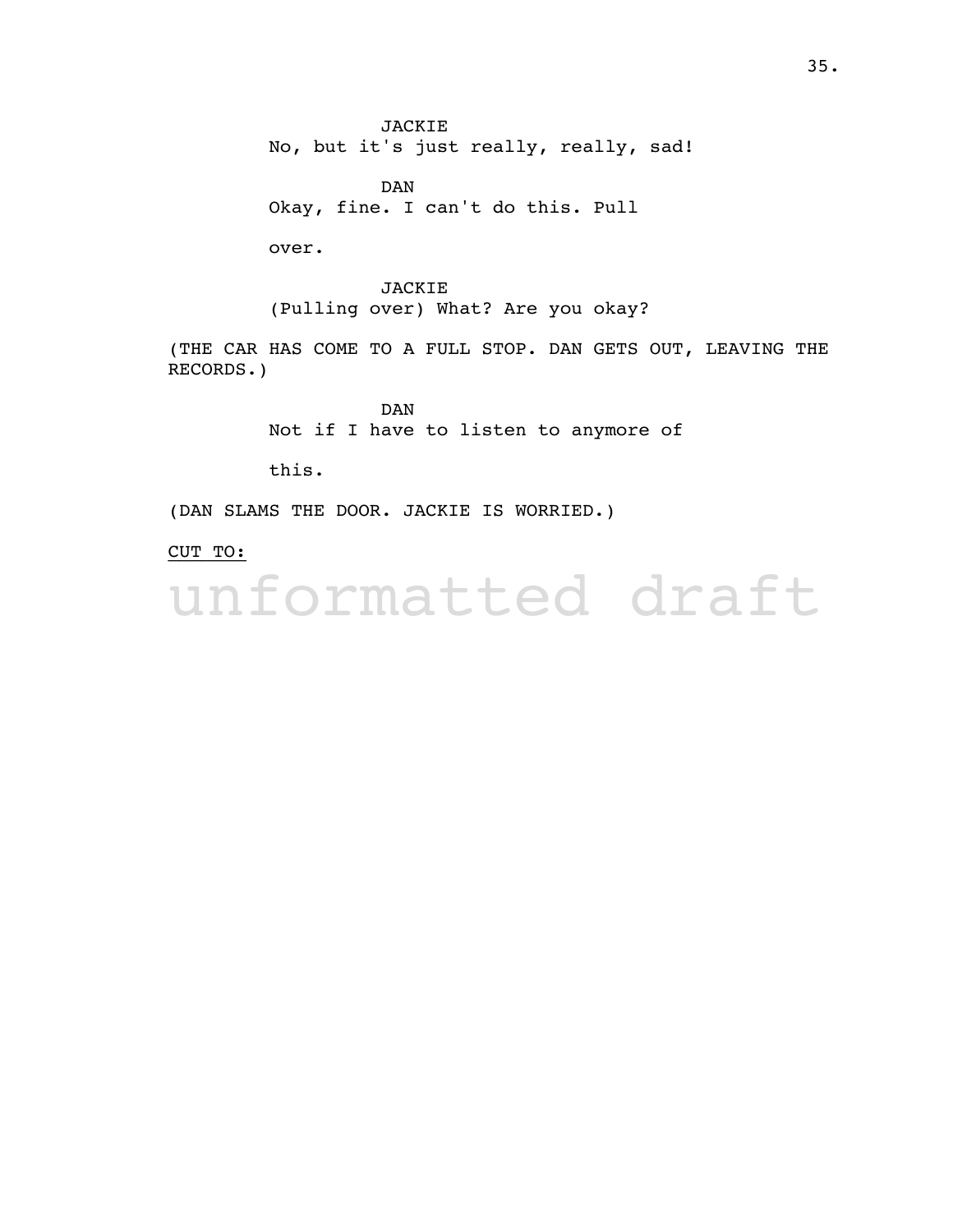ACT TWO

Scene 4

EXT. LOCAL WOMAN'S FRONT DOOR - LATER (DAY 2) (Darlene, Becky, Local Woman)

(DARLENE AND BECKY STAND IN FRONT OF SOMEONE'S FRONT DOOR.)

> BECKY This is a great idea!

DARLENE Yeah it is right? We just gotta get

the word out about the vaccines at the

community center.

BECKY We're basically heroes.

Un If we're not going to use those two I aft DARLENE If we're not going to use those two

doses, I'm certainly not going to let

some other white ladies use them.

**BECKY** 

Definitely not!

SVX: DARLENE KNOCKS

(DARLENE KNOCKS ON THE FRONT DOOR. NO ONE ANSWERS.)

LOCAL WOMAN (O.S.) We already go to church!

BECKY

Oh don't worry, we're not religious.

DARLENE We're looking for someone to donate

our vaccines to.

**BECKY** Don't say it like that, that sounds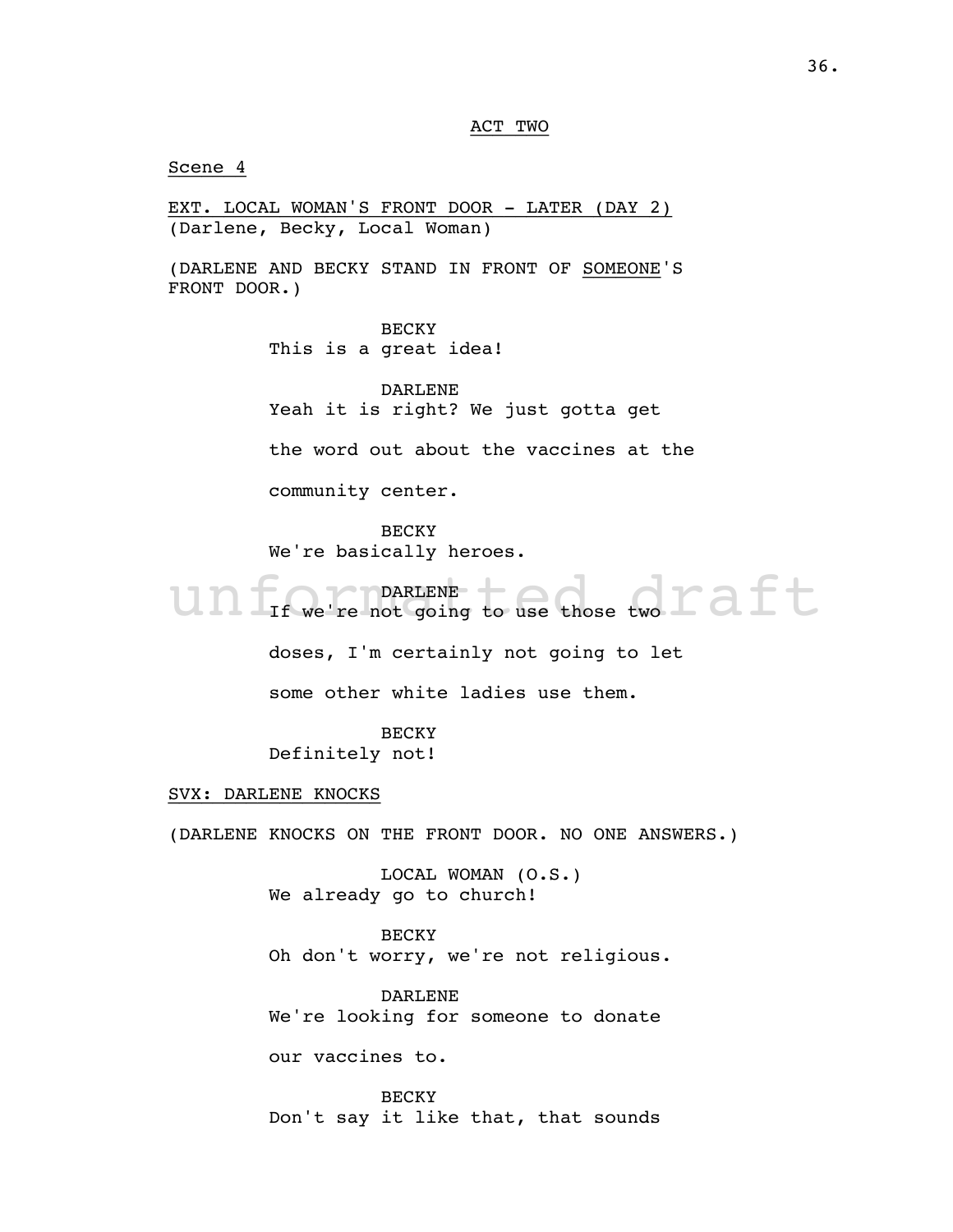weird.

DARLENE Then how should I say it?

BECKY Excuse me, we're with the Frederick

Douglas Center across the street.

LOCAL WOMAN (O.S.) Well why didn't you say so?

(THE FRONT DOOR OPENS, AND A BLACK WOMAN ANSWERS.)

LOCAL WOMAN (CONT'D) from the Frederick Douglas *You're* 

Center?

**BECKY** We sure are, we're going door to door

Un folet the community know that Oraft to let the community know that vaccines are available at the center every day on a first come, first serve basis.

> LOCAL WOMAN So you really came down to a black neighborhood under the guise of

LOCAL WOMAN (CONT'D) setting up a "special vaccine line" just for us, knowing good and well what happened to the Tuskegee airmen, and you thought we were just going to fall for that?! Nice try!

(SHE SLAMS THE DOOR IN THEIR FACE. THEY LOOK AT EACH OTHER PUZZLED.)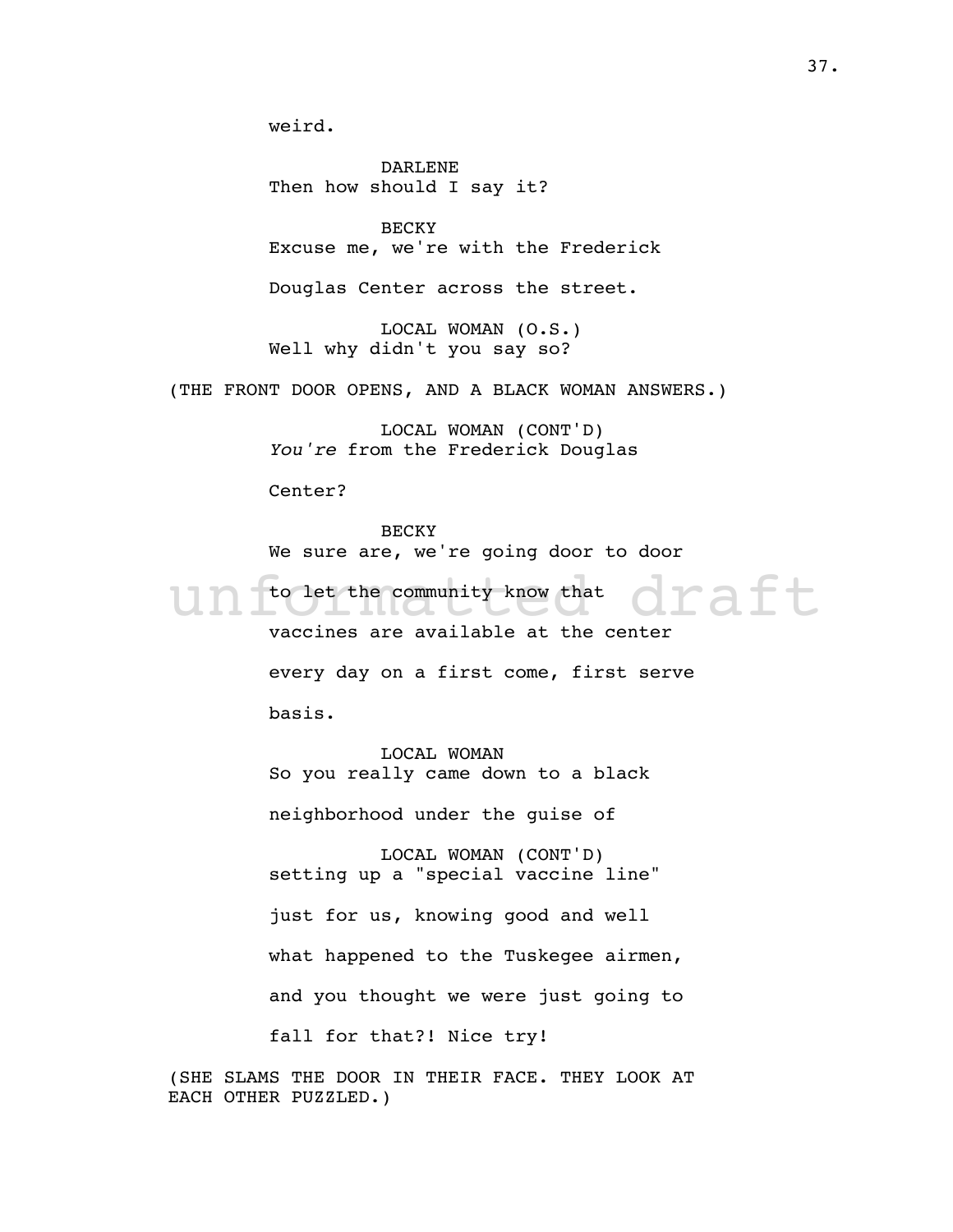DARLENE & BECKY

Fair.

CUT TO:

# unformatted draft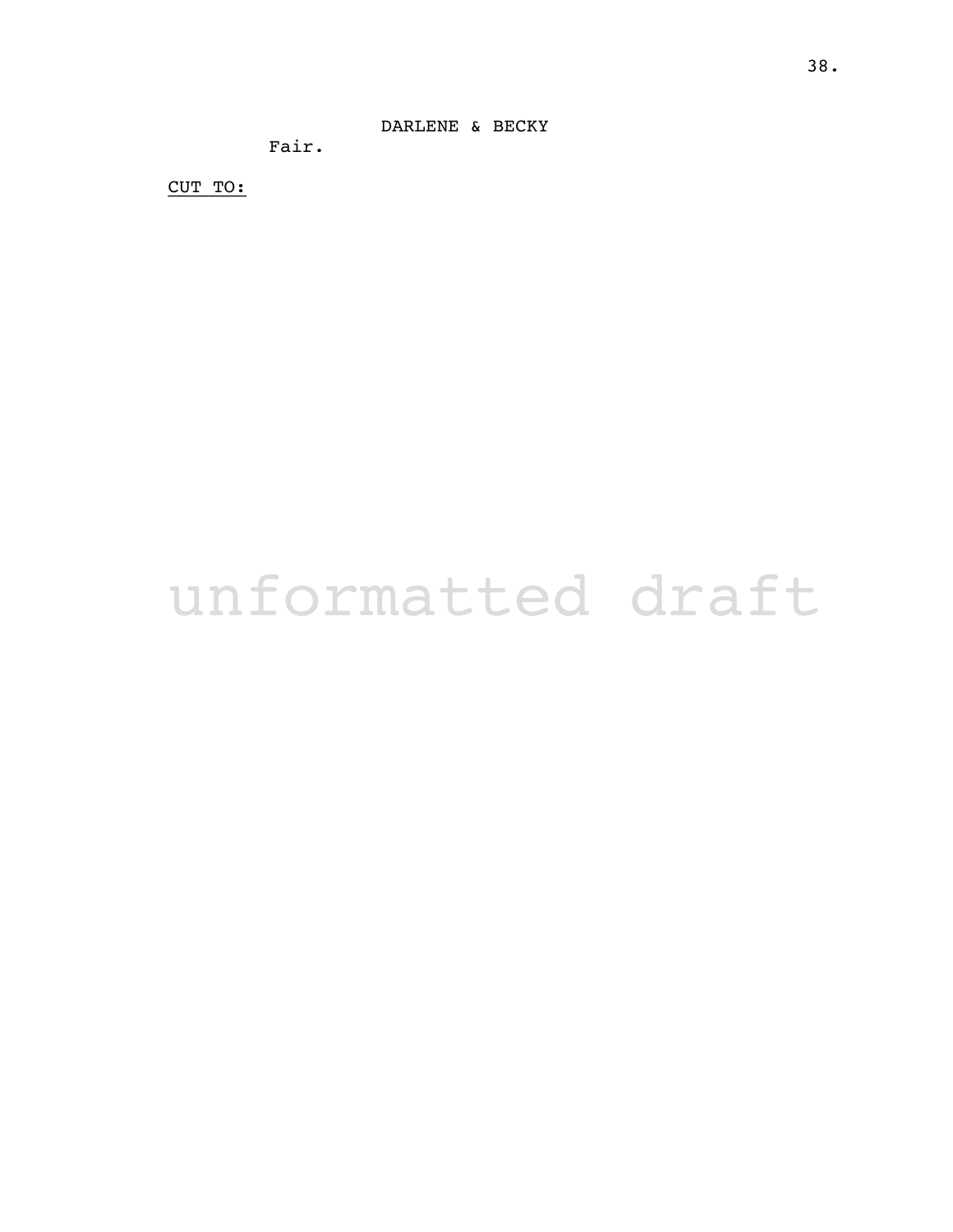#### ACT TWO

Scene 5

INT. KITCHEN - SATURDAY EVENING (DAY 2) (Mark, Mary, Harris, Ben, Jackie, Dan, Becky, Darlene)

(MARK SITS AT THE TABLE WORKING ON HIS ESSAY, MARY DOES HOMEWORK, AND HARRIS TAKES SOMETHING OUT OF THE FREEZER. THERE ARE SEVERAL BROWN PAPER SACKS FILLED WITH GROCERIES ON THE BACK COUNTER.)

> MARK What's for dinner?

HARRIS Chimichangas. Best culinary

contribution of Mexico.

MARK It's literally just a hot pocket

ted draft

filled with beans.

HARRIS

Thesis proven.

(JACKIE ENTERS WITH THE BOX OF VINYLS.)

JACKIE

Hey folks.

MARY Whoa, are those records?!

JACKIE Yeah, they were your grandma's.

#### MARK

Cool!

**JACKIE** Is your grandpa back yet?

(MARK AND MARY DIG THROUGH THE BOX IN WONDER PULLING OUT RECORDS AND LOOKING THEM OVER. HARRIS UNWRAPS SEVERAL HOT POCKETS AND PUTS THEM IN THE MICROWAVE. DAN ENTERS FROM HIS BEDROOM AND WATCHES, UNNOTICED.)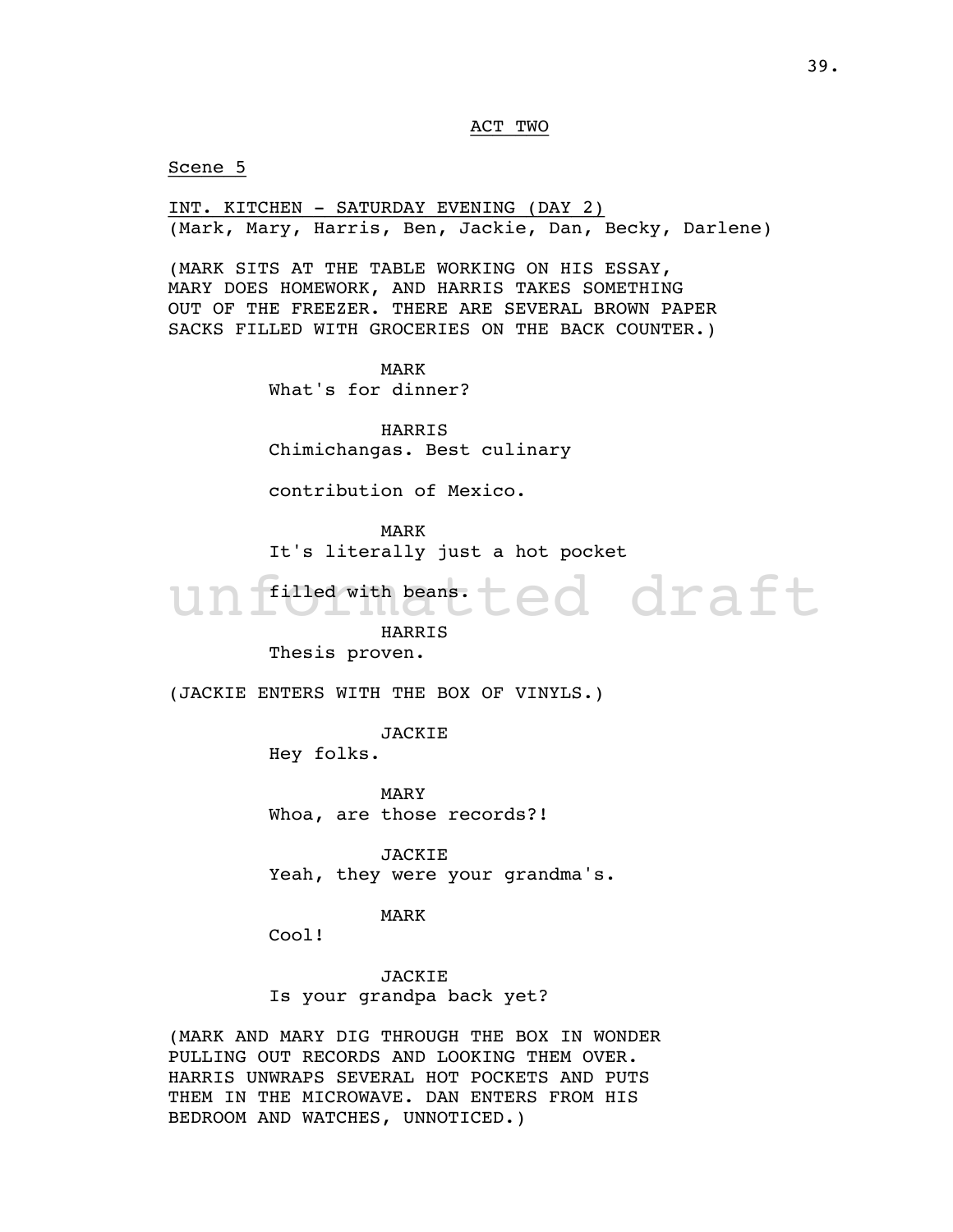HARRIS I think he's napping.

MARK Whoa, Madonna?! Are you serious?!

JACKIE Duh! Long live the queen!

SFX: Sound of Microwave Oven.

DAN Dinner is served.

JACKIE Sorry about earlier, if you wanna get

rid of these... that's your decision.

DAN I can't get rid of these Jackie...

Look at these kids. It's like they're<br>getting to spend time with their look at these kids. It's like they're<br>offing to spend time with their

grandma even though she's not here.

JACKIE So you understand?

DAN I went back to the food pantry. They

DAN (CONT'D) gave me nine bags of food. (He points

to the bags of groceries.)

JACKIE Wow. Well that will cover you, but what are the rest of us gonna eat?

DAN They need volunteers, so I decided that since I'm not working I can at least lend a hand out there and not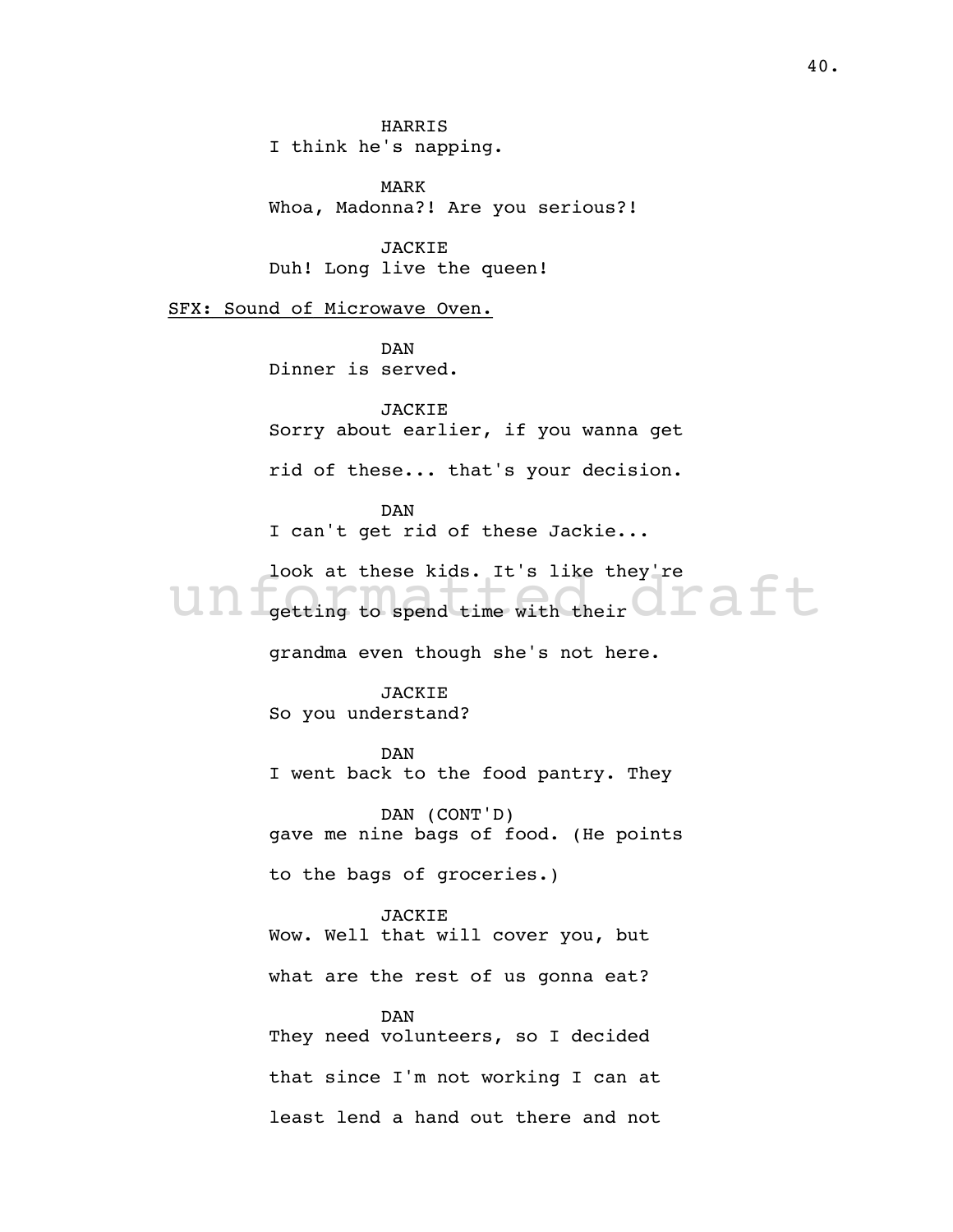feel so bad about taking food home.

JACKIE Puts a new meaning to "will work for

food."

DAN No, that's pretty much the original

meaning.

(BEN ENTERS FROM THE LIVING ROOM.)

BEN

raft Attention everyone! May I present to you, the Stiletto TB7MC 19OZ t-bone three titanium hammer, with a milled face and a curved handle lined with pulled leather. (JACKIE TAKES THE HAMMER FROM BEN AND EXAMINES IT CAREFULLY THEN USES IT TO TAP ON THE TABLE.)

> JACKIE It's a hammer, Ben.

BEN Yeah, but it's a fancy, cool, hammer.

You're no fun!

(BEN STORMS OFF.)

MARK Who is Boy George?

DAN (Sitting down.) Oh you're gonna love

him.

SFX: THE MICROWAVE DINGS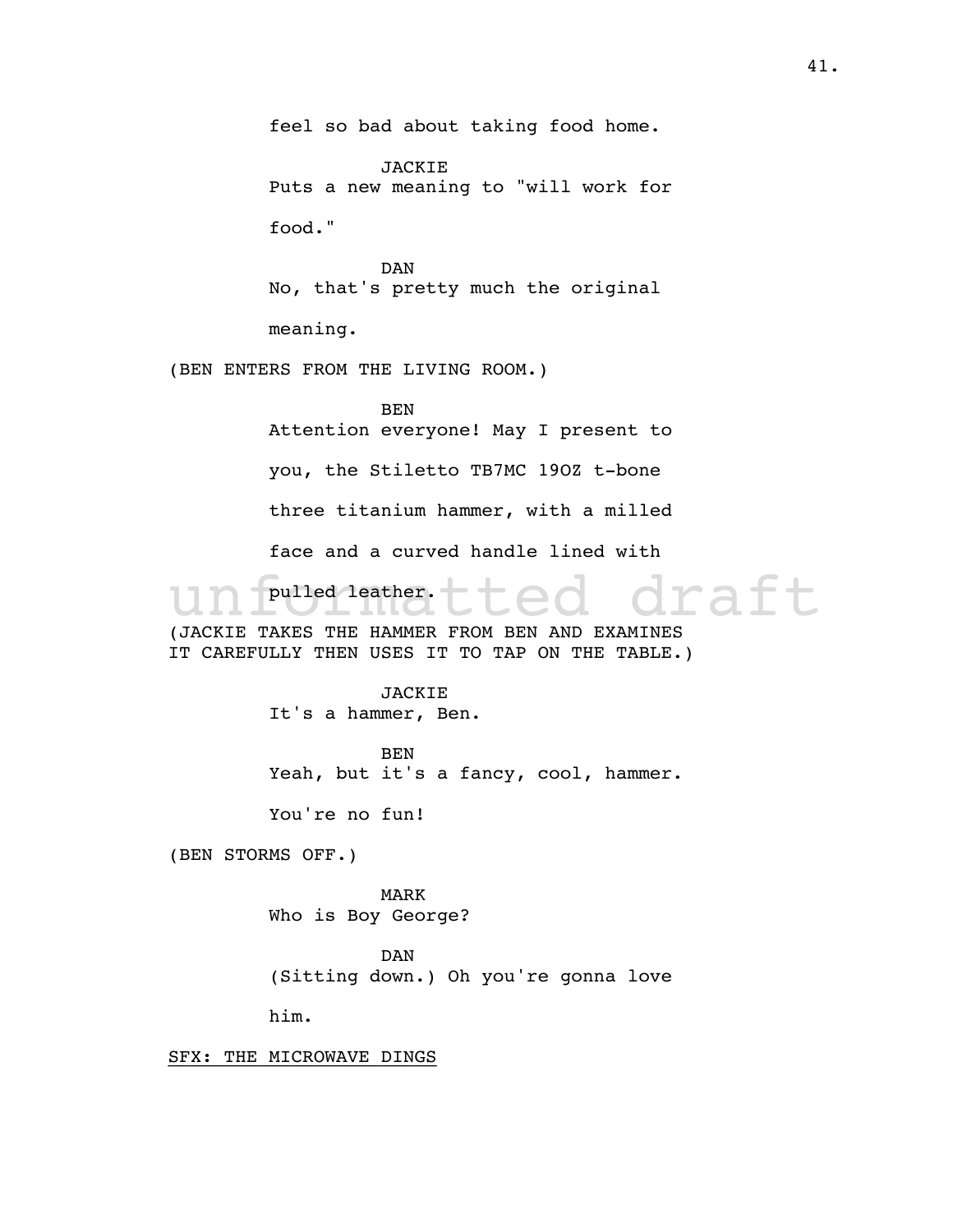(HARRIS PULLS THE CHIMICHANGAS OUT. DARLENE AND BECKY ENTER FROM THE BACK.)

> nity about the vaccine. DARLENE You guys are eating Mexican cuisine without me? HARRIS Did you get your vaccines after I left? BECKY That was an option? DARLENE No, we actually did what you should have done in the first place. We went door to door trying to inform the community about the vaccine. JACKIE That's very cool of you. BECKY It didn't work. It turns out predominantly black communities have trust issues with white ladies who walk around their neighborhood knocking on doors. DAN Go figure! MARY Diana Ross! MARK Poison?! Wow, a gender-queer rockband?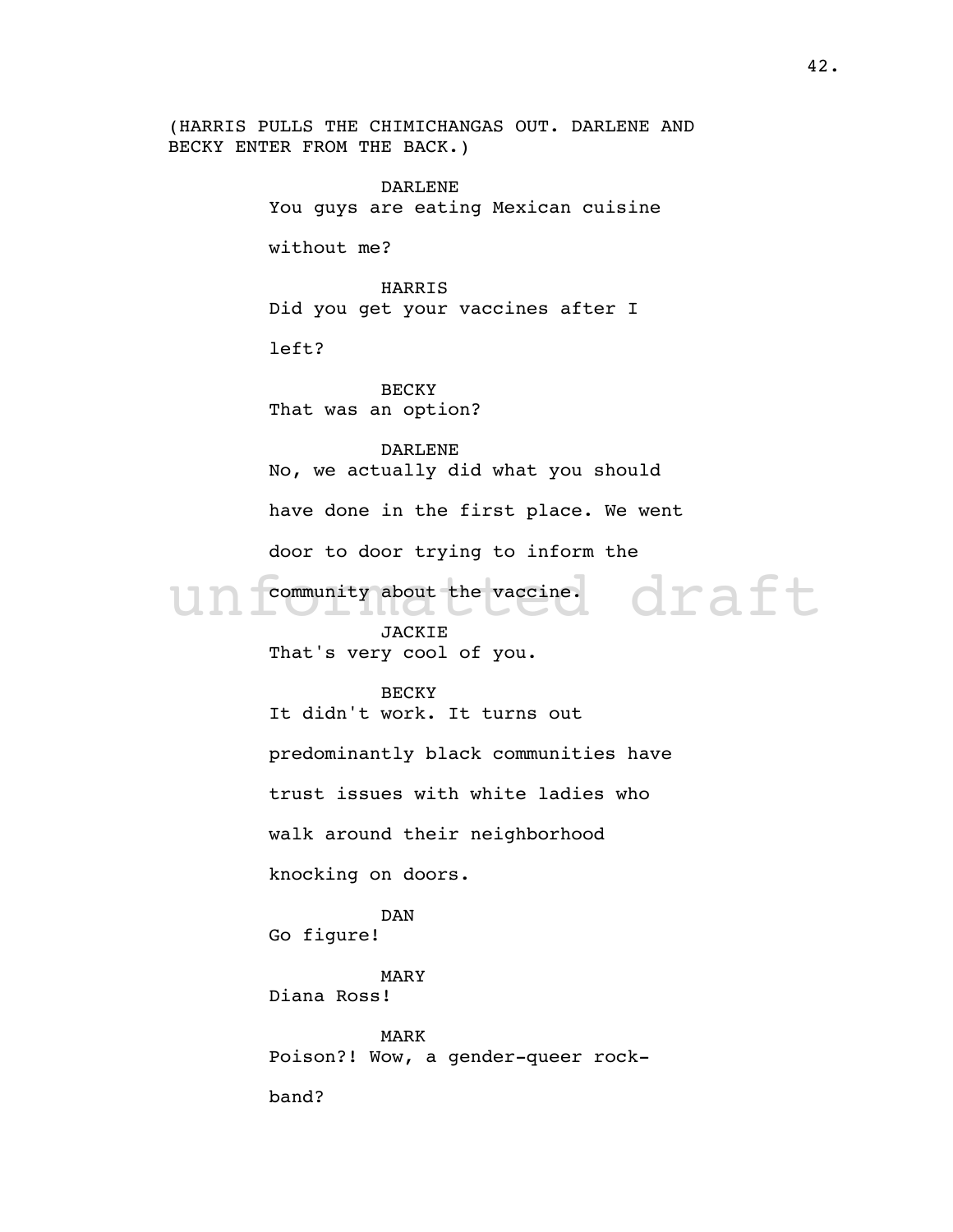DAN Not exactly.

HARRIS So my protest worked, at least on you?

DARLENE Yes, congratulations Harris you ended

systemic racism.

HARRIS I mean, I wasn't wrong... but you

weren't exactly wrong either. We're

HARRIS (CONT'D) regrouping to see how best we can

better serve underrepresented

communities.

unf<sub>Did you</sub> read my essay Mom? draft MARK Did you read my essay Mom?

> DARLENE Darn! I knew I was forgetting something. How bout I read it with you

right now?

MARK Sure. Wait, you all tried to get your vaccines without telling me? I've been refreshing this portal all day. I got you appointments by the way.

**BECKY** 

Really!?

DARLENE (Reading laptop.) He sure did, and we only have to wait ten weeks.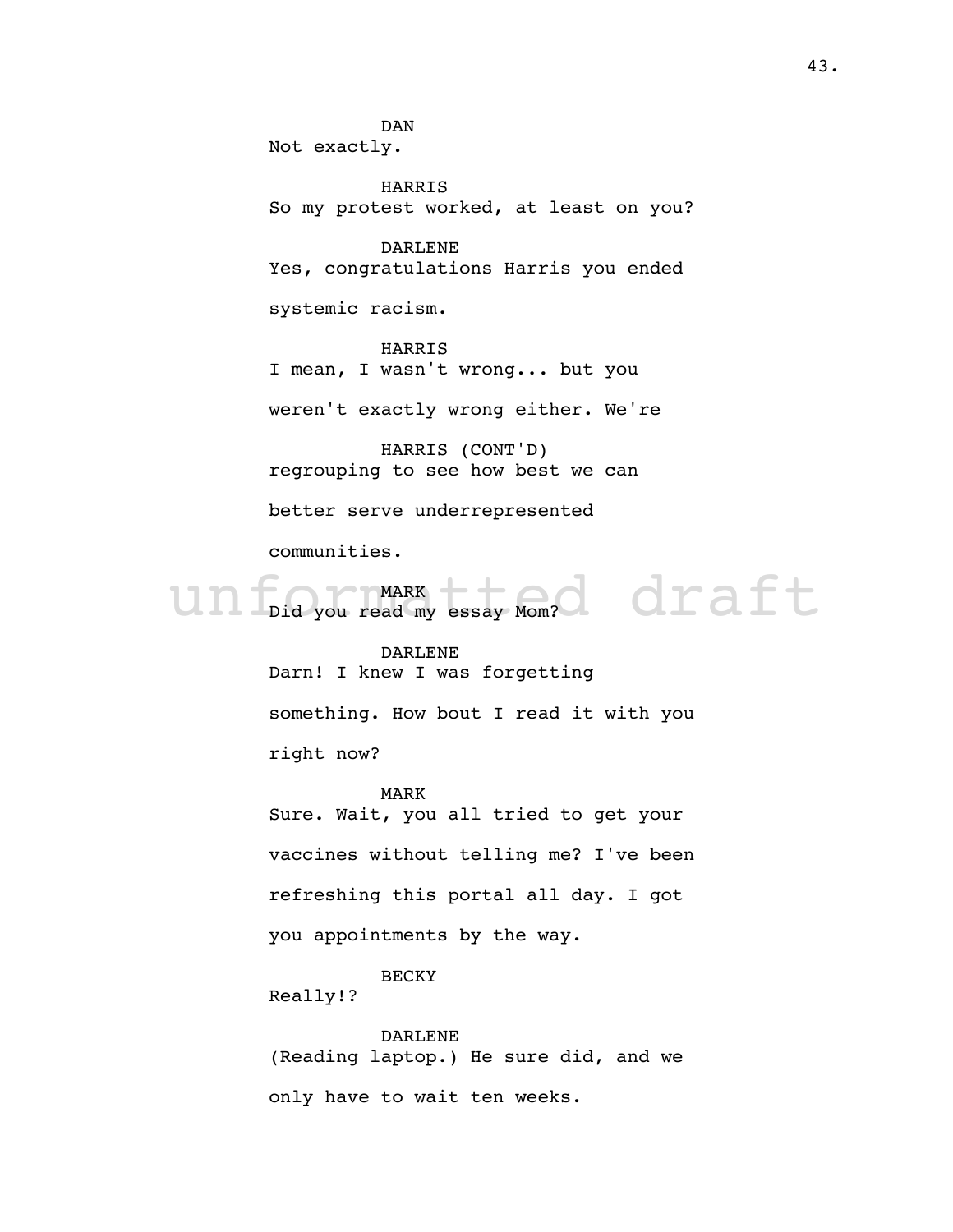A spring vaccine! That has a nice ring

to it!

(DARLENE SUDDENLY BREAKS INTO A COUGHING FIT. EVERYONE STOPS AND STARES. AFTER A MOMENT OF SILENCE DARLENE GETS UP, PUTS ON HER MASK AND BACKS OUT OF THE ROOM.)

> DARLENE I know, I know... I'll see you when I

get my results back.

FADE OUT:

END OF ACT TWO

### unformatted draft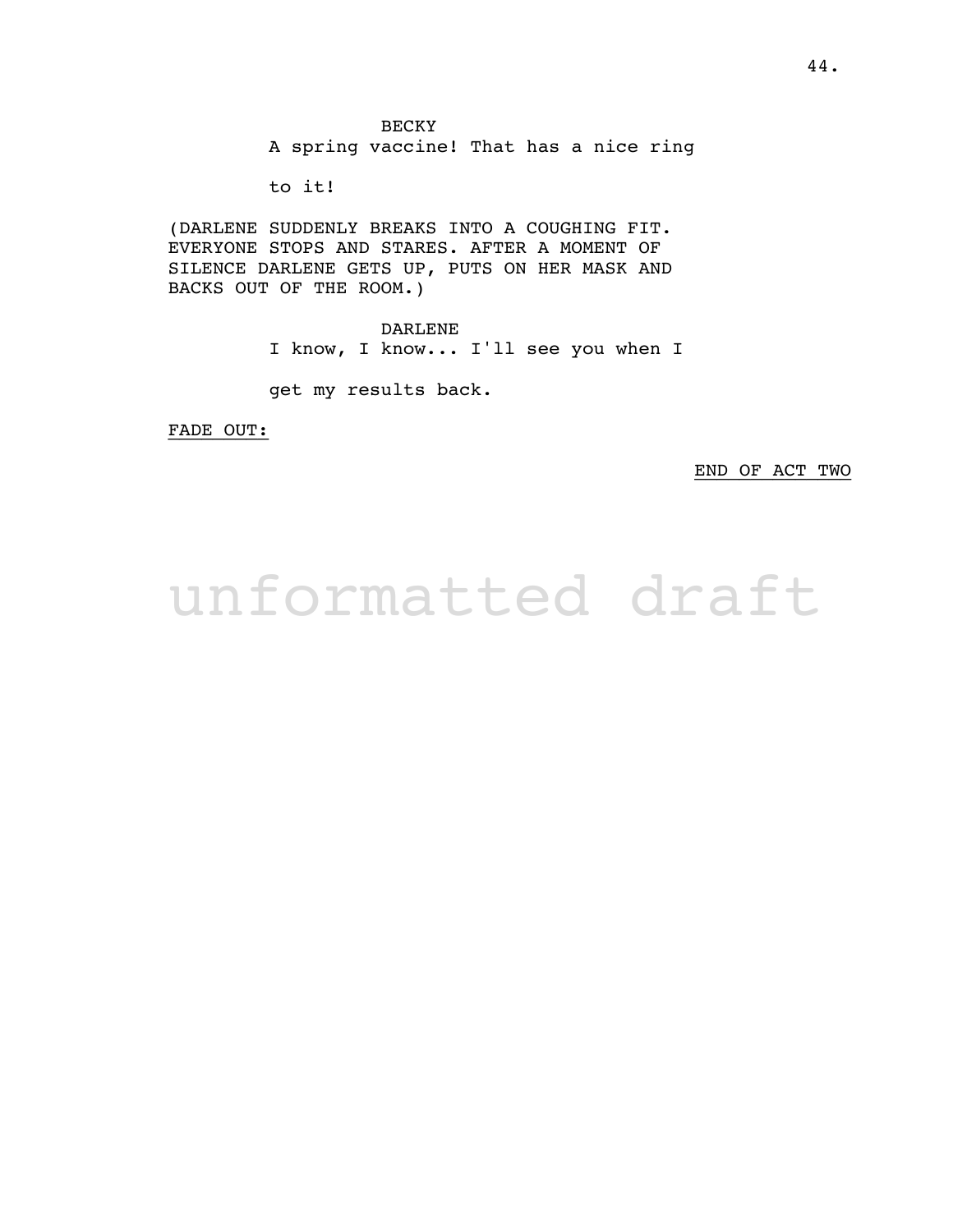INT. LIVING ROOM - NIGHT (DAY 2) (Jackie, Mary)

 $_{\rm TAG}$ 

(JACKIE, CLAD IN HER OLD PLATFORM SHOES, AND WEARING A FEATHER BOA WITH BIG ELTON JOHN SPECTACLES, TAKES OUT AN OLD DISCO RECORD AND SPINS IT ON THE RECORD PLAYER. MARY WATCHES INTENTLY.)

#### JACKIE

Okay so the secret of doing the hustle lies in your calves. You really wanna make sure to get a good stretch in before you boogaloo. That's how we used to talk on the streets in my day.

MARY

 $\overline{\phantom{a}}$  okay...

ORAY...<br>(THEY STRETCH, LIFTING THEIR LEGS ON THE COUCH AND COFFEE TABLE.)

> JACKIE Stretch 'em real good. Just like that.

Ouch. Ouch. Okay. Wow.

MARY You okay, Aunt Jackie?

JACKIE Oh yeah, Mama's still got it. Now it

goes like this. Count 1, 2, 3, and, 1,

2, 3, and... you hop on the and, see?

(JACKIE DEMONSTRATES, FLAILING AROUND WILDLY UNTIL SHE LOSES HER BALANCE AND FALLS ON HER ASS BEHIND THE COUCH. MARY RUSHES TO HELP HER.)

> MARY Aunt Jackie!!